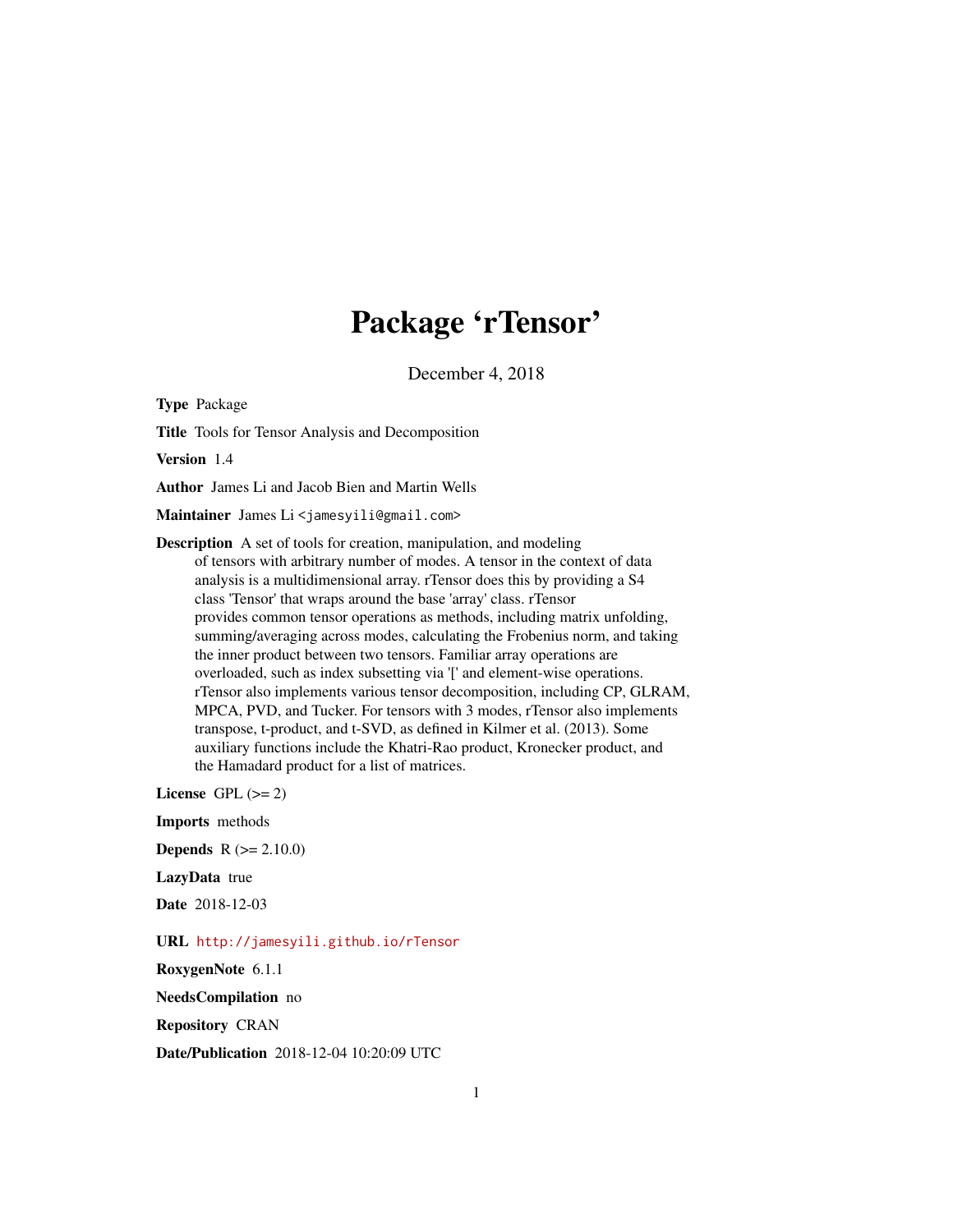# R topics documented:

|                                                                                                               |  | $\overline{3}$ |
|---------------------------------------------------------------------------------------------------------------|--|----------------|
|                                                                                                               |  | $\overline{4}$ |
| cp                                                                                                            |  | $\overline{4}$ |
|                                                                                                               |  | 6              |
|                                                                                                               |  | 6              |
|                                                                                                               |  | $\overline{7}$ |
|                                                                                                               |  | $\overline{7}$ |
|                                                                                                               |  | 8              |
| fold                                                                                                          |  | 9              |
|                                                                                                               |  | 10             |
|                                                                                                               |  | 10             |
|                                                                                                               |  | 11             |
|                                                                                                               |  | 12             |
|                                                                                                               |  | 13             |
|                                                                                                               |  | 13             |
|                                                                                                               |  | 14             |
|                                                                                                               |  | 15             |
|                                                                                                               |  |                |
|                                                                                                               |  | 16             |
|                                                                                                               |  | 17             |
|                                                                                                               |  | 18             |
|                                                                                                               |  | 19             |
| $modeSum - methods \dots \dots \dots \dots \dots \dots \dots \dots \dots \dots \dots \dots \dots \dots \dots$ |  | 20             |
|                                                                                                               |  | 21             |
|                                                                                                               |  | 22             |
|                                                                                                               |  | 23             |
|                                                                                                               |  | 24             |
|                                                                                                               |  | 24             |
|                                                                                                               |  | 26             |
|                                                                                                               |  | 26             |
|                                                                                                               |  | 27             |
|                                                                                                               |  | 27             |
|                                                                                                               |  | 28             |
|                                                                                                               |  | 29             |
|                                                                                                               |  | 29             |
|                                                                                                               |  | 32             |
|                                                                                                               |  | 32             |
|                                                                                                               |  | 33             |
|                                                                                                               |  |                |
|                                                                                                               |  |                |
|                                                                                                               |  | 36             |
|                                                                                                               |  | 37             |
|                                                                                                               |  | 38             |
|                                                                                                               |  | 38             |
|                                                                                                               |  | 39             |
|                                                                                                               |  | 40             |
|                                                                                                               |  | 41             |
|                                                                                                               |  |                |

**Index**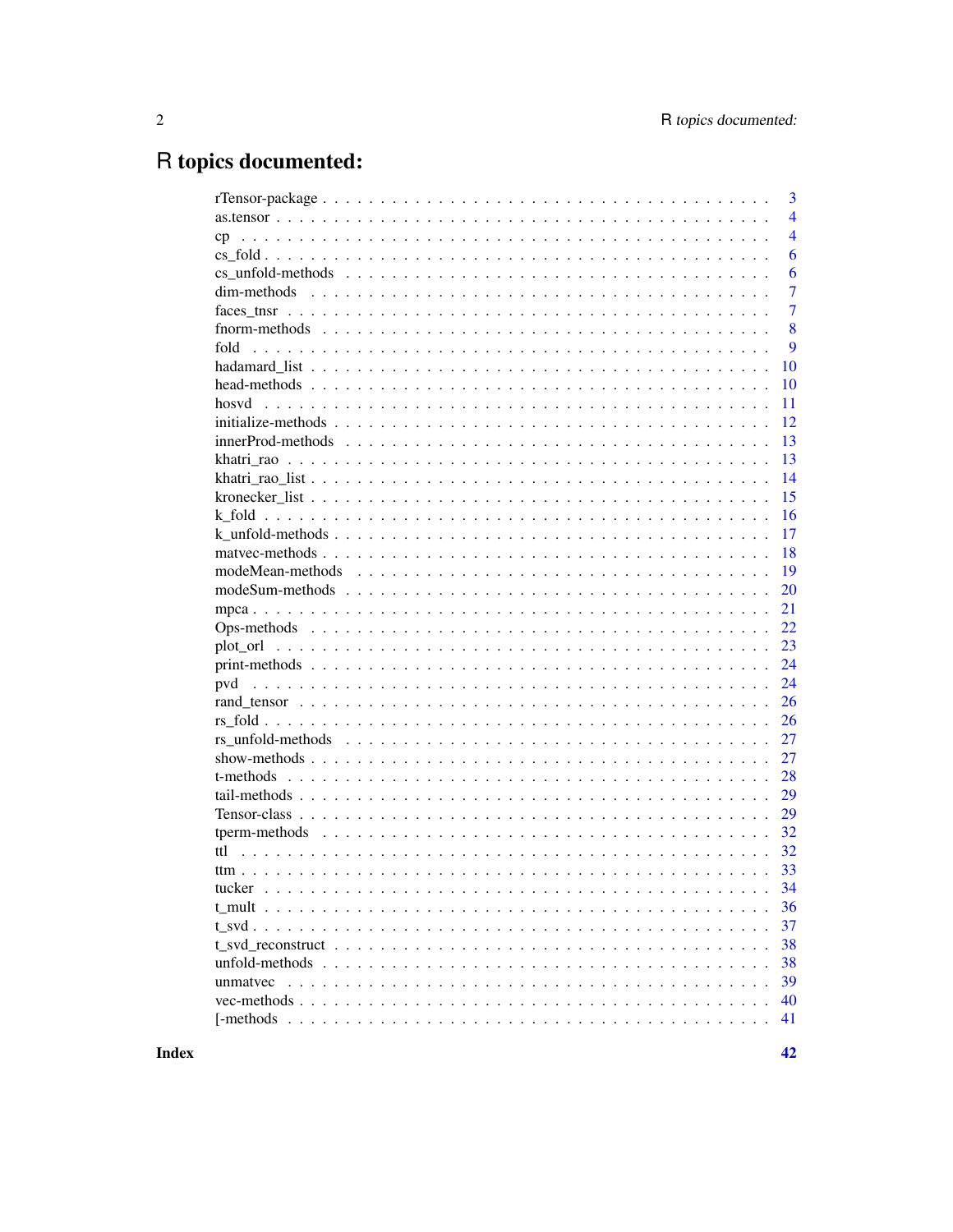<span id="page-2-0"></span>This package is centered around the [Tensor-class](#page-28-1), which defines a S4 class for tensors of arbitrary number of modes. A vignette and/or a possible paper will be included in a future release of this package.

#### Details

This page will summarize the full functionality of this package. Note that since all the methods associated with S4 class [Tensor-class](#page-28-1) are documented there, we will not duplicate it here.

The remaining functions can be split into two groups: the first is a set of tensor decompositions, and the second is a set of helper functions that are useful in tensor manipulation.

rTensor implements the following tensor decompositions:

- [cp](#page-3-1) Canonical Polyadic (CP) decomposition
- [tucker](#page-33-1) General Tucker decomposition
- [mpca](#page-20-1) Multilinear Principal Component Analysis; note that for 3-Tensors this is also known as Generalized Low Rank Approximation of Matrices(GLRAM)
- [hosvd](#page-10-1) (Truncated-)Higher-order singular value decomposition
- [t\\_svd](#page-36-1) Tensor singular value decomposition; 3-Tensors only; also note that there is an asociated reconstruction function [t\\_svd\\_reconstruct](#page-37-1)
- [pvd](#page-23-1) Population value decomposition of images; 3-Tensors only
- rTensor also provides a set functions for tensors multiplication:
- [ttm](#page-32-1) Tensor times matrix, aka m-mode product
- [ttl](#page-31-1) Tensor times list (of matrices)
- [t\\_mult](#page-35-1) Tensor product based on block circulant unfolding; only implemented for a pair of 3- Tensors

...as well as for matrices:

[hadamard\\_list](#page-9-1) Computes the Hamadard (element-wise) product of a list of matrices

[kronecker\\_list](#page-14-1) Computes the Kronecker product of a list of matrices

[khatri\\_rao](#page-12-1) Computes the Khatri-Rao product of two matrices

[khatri\\_rao\\_list](#page-13-1) Computes the Khatri-Rao product of a list of matrices

[fold](#page-8-1) General folding of a matrix into a tensor

[k\\_fold](#page-15-1) Inverse operation for [k\\_unfold](#page-16-1)

[unmatvec](#page-38-1) Inverse operation for [matvec](#page-17-1)

For more information on any of the functions, please consult the individual man pages.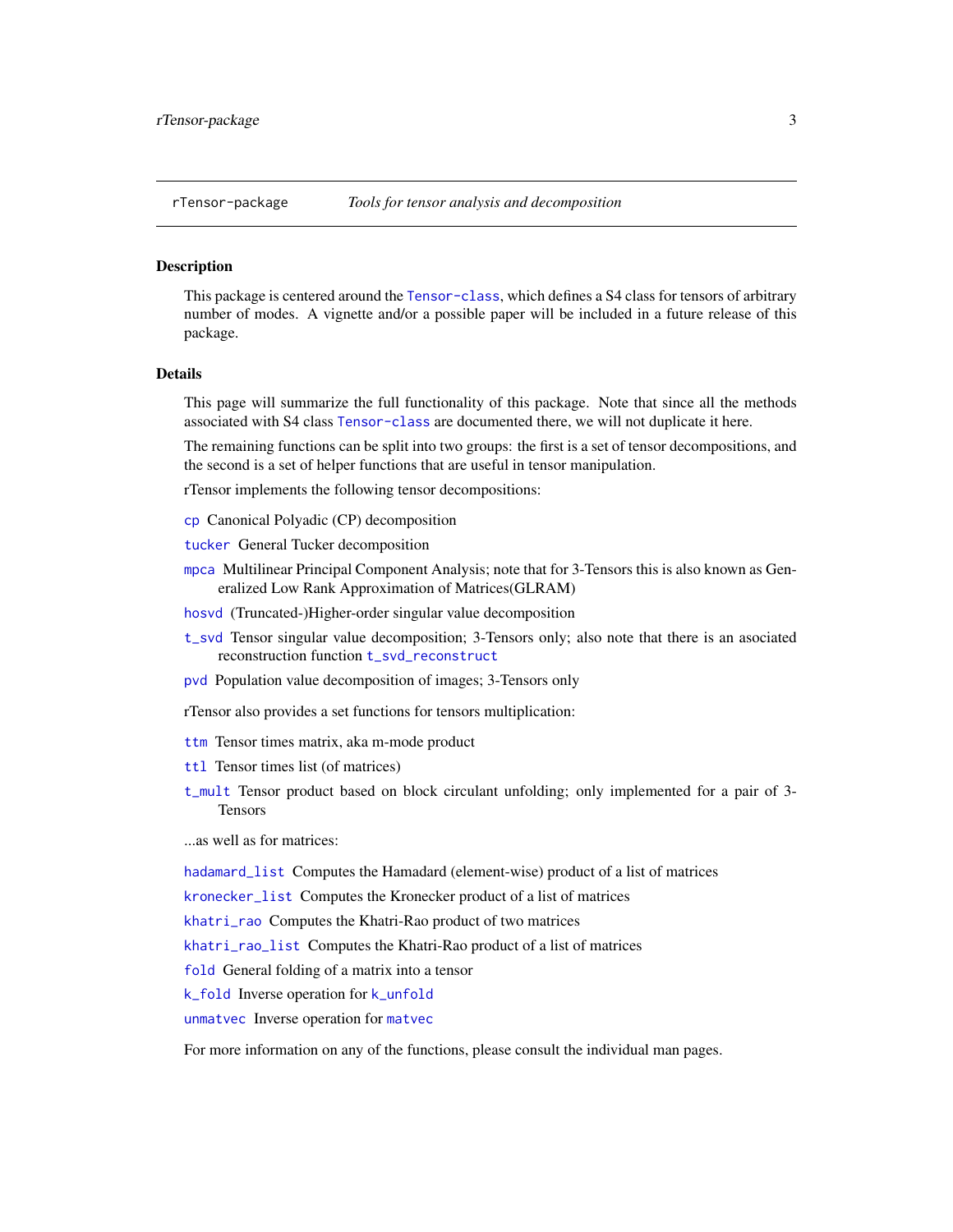#### <span id="page-3-0"></span>Author(s)

James Li <jamesyili@gmail.com>, Jacob Bien, and Martin T. Wells

<span id="page-3-2"></span>as.tensor *Tensor Conversion*

#### Description

Create a [Tensor-class](#page-28-1) object from an array, matrix, or vector.

#### Usage

 $as.tensor(x, drop = FALSE)$ 

#### **Arguments**

| x    | an instance of array, matrix, or vector     |
|------|---------------------------------------------|
| drop | whether or not modes of 1 should be dropped |

#### Value

a [Tensor-class](#page-28-1) object

#### Examples

```
#From vector
vec <- runif(100); vecT <- as.tensor(vec); vecT
#From matrix
mat <- matrix(runif(1000),nrow=100,ncol=10)
matT <- as.tensor(mat); matT
#From array
indices <- c(10,20,30,40)
arr <- array(runif(prod(indices)), dim = indices)
arrT <- as.tensor(arr); arrT
```
<span id="page-3-1"></span>cp *Canonical Polyadic Decomposition*

#### Description

Canonical Polyadic (CP) decomposition of a tensor, aka CANDECOMP/PARAFRAC. Approximate a K-Tensor using a sum of num\_components rank-1 K-Tensors. A rank-1 K-Tensor can be written as an outer product of K vectors. There are a total of num\_compoents \*tnsr@num\_modes vectors in the output, stored in tnsr@num\_modes matrices, each with num\_components columns. This is an iterative algorithm, with two possible stopping conditions: either relative error in Frobenius norm has gotten below tol, or the max\_iter number of iterations has been reached. For more details on CP decomposition, consult Kolda and Bader (2009).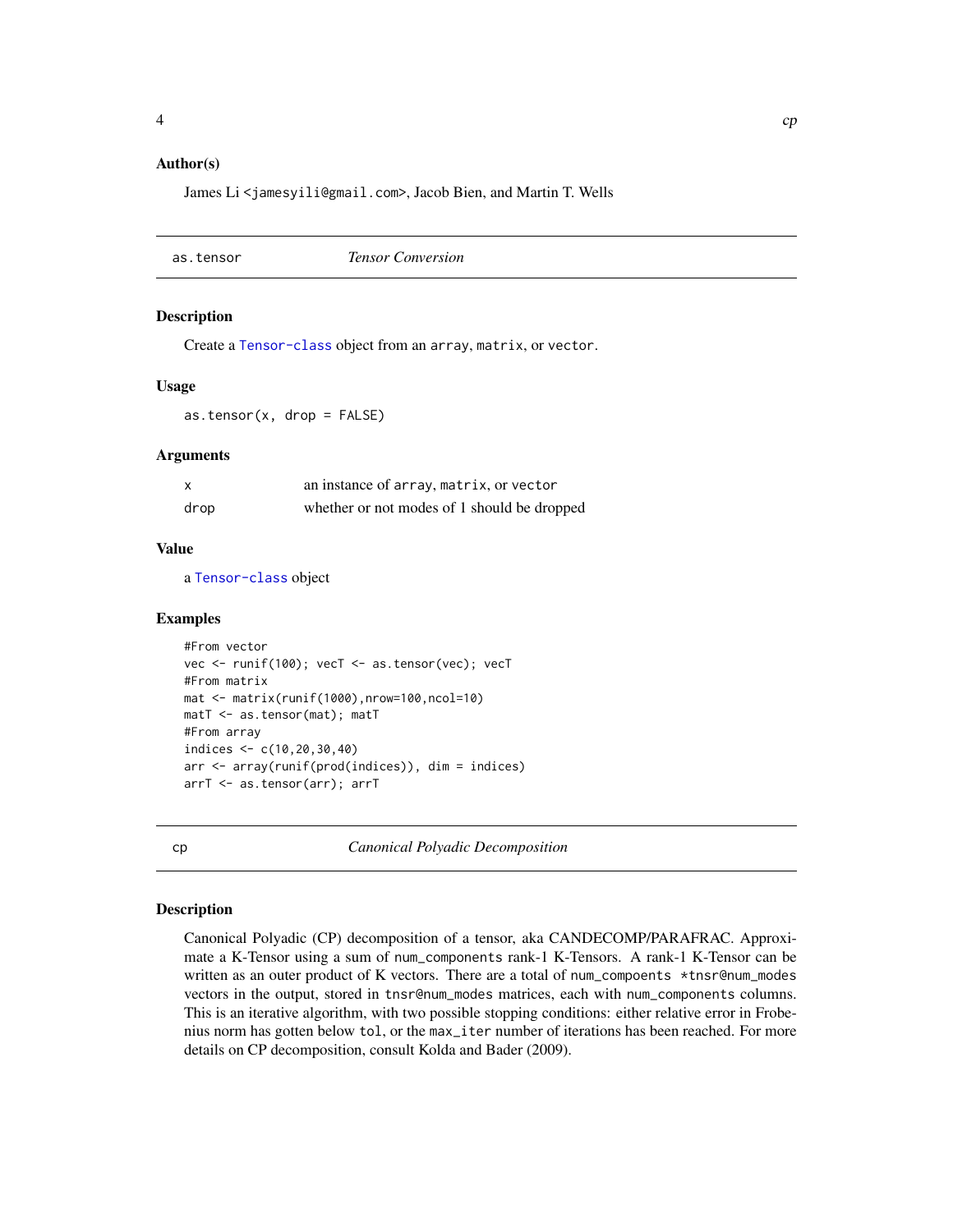#### <span id="page-4-0"></span>Usage

 $cp(tnsr, num\_components = NULL, max\_iter = 25, tol = 1e-05)$ 

#### Arguments

| tnsr     | Tensor with K modes                                                   |
|----------|-----------------------------------------------------------------------|
|          | num_components the number of rank-1 K-Tensors to use in approximation |
| max_iter | maximum number of iterations if error stays above tol                 |
| tol      | relative Frobenius norm error tolerance                               |

#### Details

Uses the Alternating Least Squares (ALS) estimation procedure. A progress bar is included to help monitor operations on large tensors.

#### Value

a list containing the following

lambdas a vector of normalizing constants, one for each component

U a list of matrices - one for each mode - each matrix with num\_components columns

conv whether or not resid < tol by the last iteration

norm\_percent the percent of Frobenius norm explained by the approximation

est estimate of tnsr after compression

fnorm\_resid the Frobenius norm of the error fnorm(est-tnsr)

all\_resids vector containing the Frobenius norm of error for all the iterations

#### References

T. Kolda, B. Bader, "Tensor decomposition and applications". SIAM Applied Mathematics and Applications 2009.

#### See Also

[tucker](#page-33-1)

```
subject <- faces_tnsr[,,14,]
cpD <- cp(subject,num_components=10)
cpD$conv
cpD$norm_percent
plot(cpD$all_resids)
```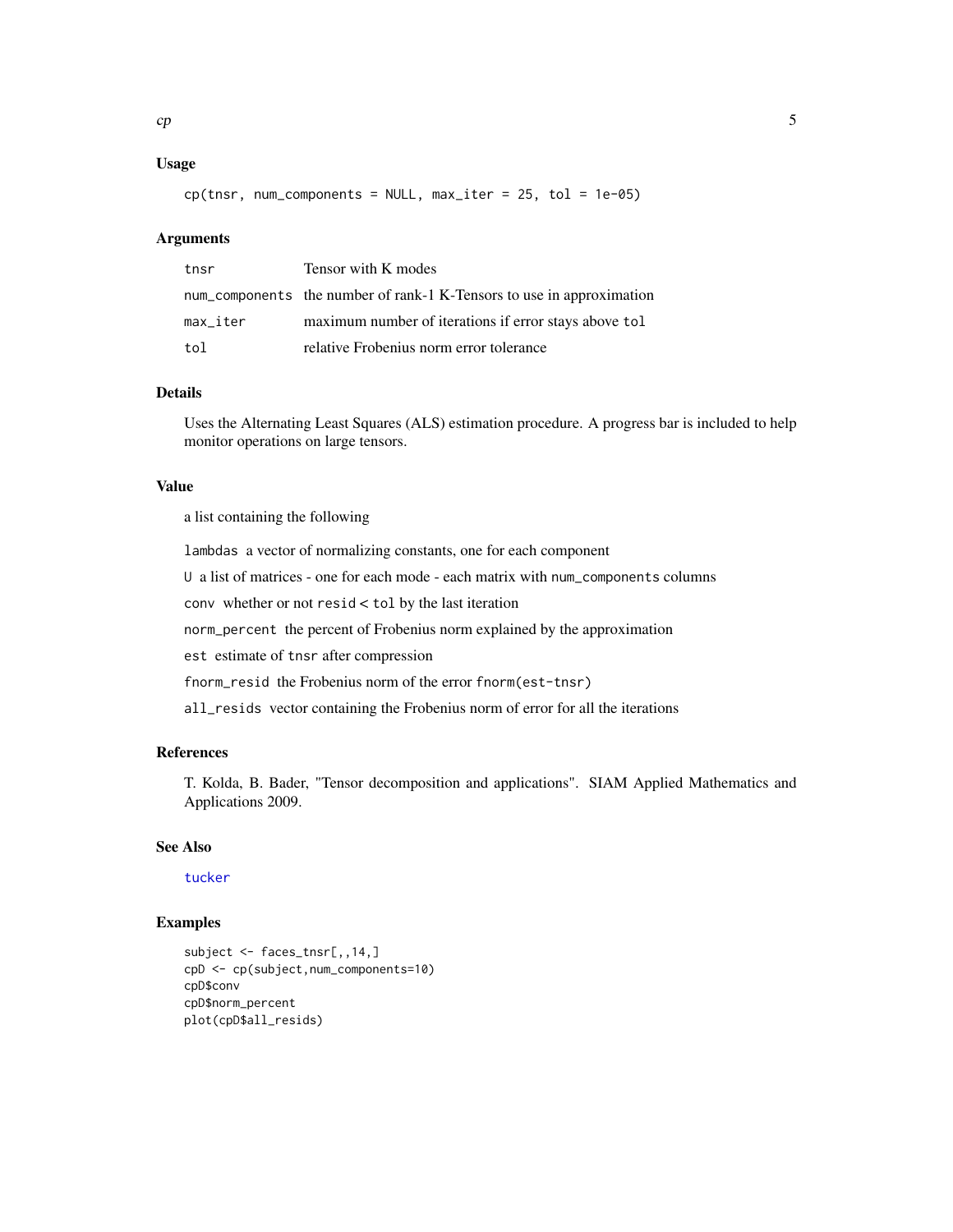<span id="page-5-0"></span>

DEPRECATED. Please see [unmatvec](#page-38-1)

#### Usage

cs\_fold(mat, m = NULL, modes = NULL)

#### Arguments

| mat   | matrix to be folded                 |
|-------|-------------------------------------|
| m     | the mode corresponding to cs unfold |
| modes | the original modes of the tensor    |

<span id="page-5-1"></span>

#### Description

DEPRECATED. Please see [matvec-methods](#page-17-2) and [unfold-methods](#page-37-2).

#### Usage

```
cs_unfold(tnsr, m)
```
## S4 method for signature 'Tensor' cs\_unfold(tnsr, m = NULL)

#### Arguments

| tnsr | Tensor instance        |
|------|------------------------|
| m    | mode to be unfolded on |

#### Details

cs\_unfold(tnsr,m=NULL)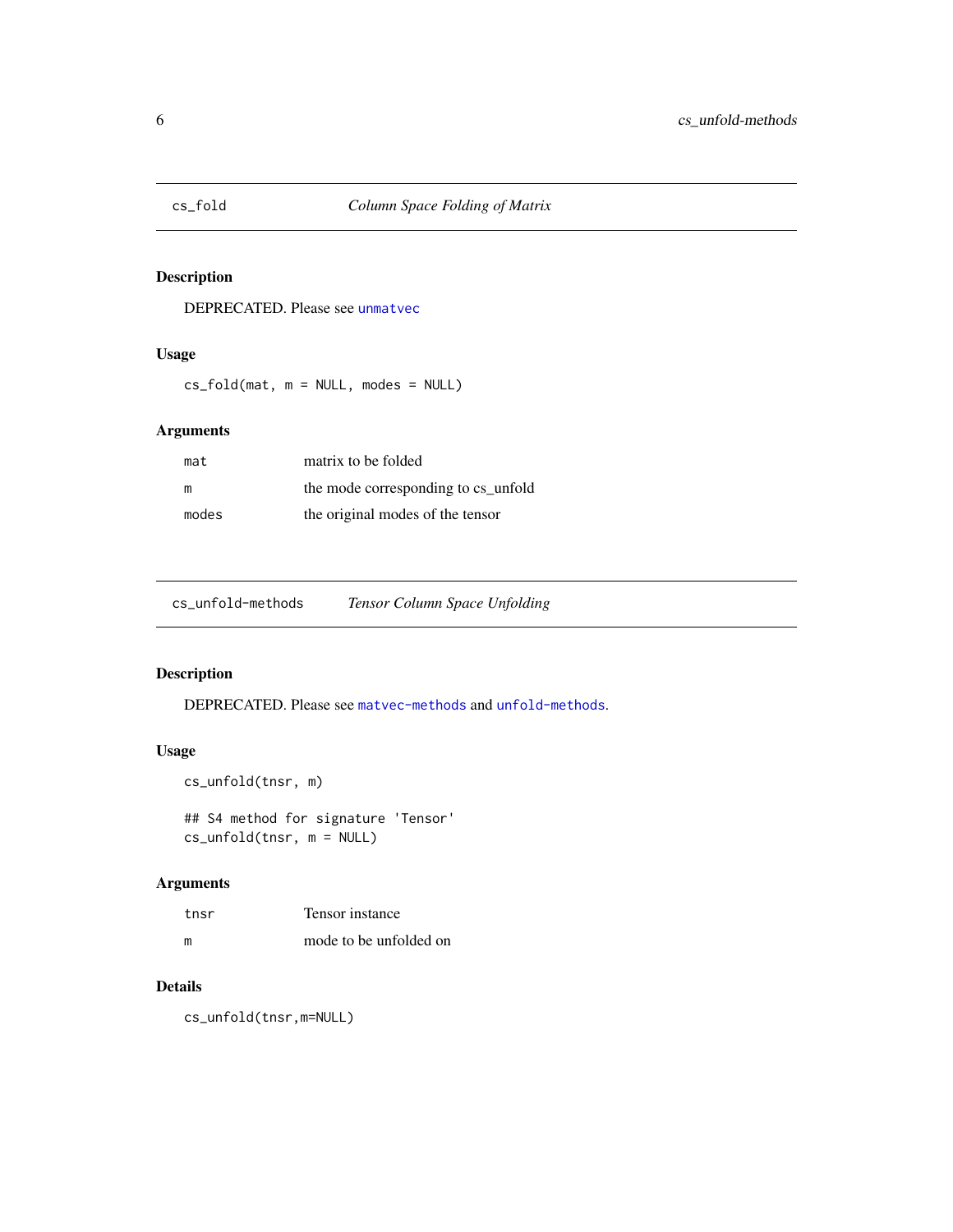<span id="page-6-2"></span><span id="page-6-0"></span>

Return the vector of modes from a tensor

#### Usage

## S4 method for signature 'Tensor' dim(x)

#### Arguments

x the Tensor instance

#### Details

dim(x)

#### Value

an integer vector of the modes associated with x

#### Examples

```
tnsr <- rand_tensor()
dim(tnsr)
```
<span id="page-6-1"></span>faces\_tnsr *ORL Database of Faces*

#### Description

A dataset containing pictures of 40 individuals under 10 different lightings. Each image has 92 x 112 pixels. Structured as a 4-tensor with modes 92 x 112 x 40 x 10.

#### Usage

faces\_tnsr

#### Format

A Tensor object with modes 92 x 112 x 40 x 10. The first two modes correspond to the image pixels, the third mode corresponds to the individual, and the last mode correpsonds to the lighting.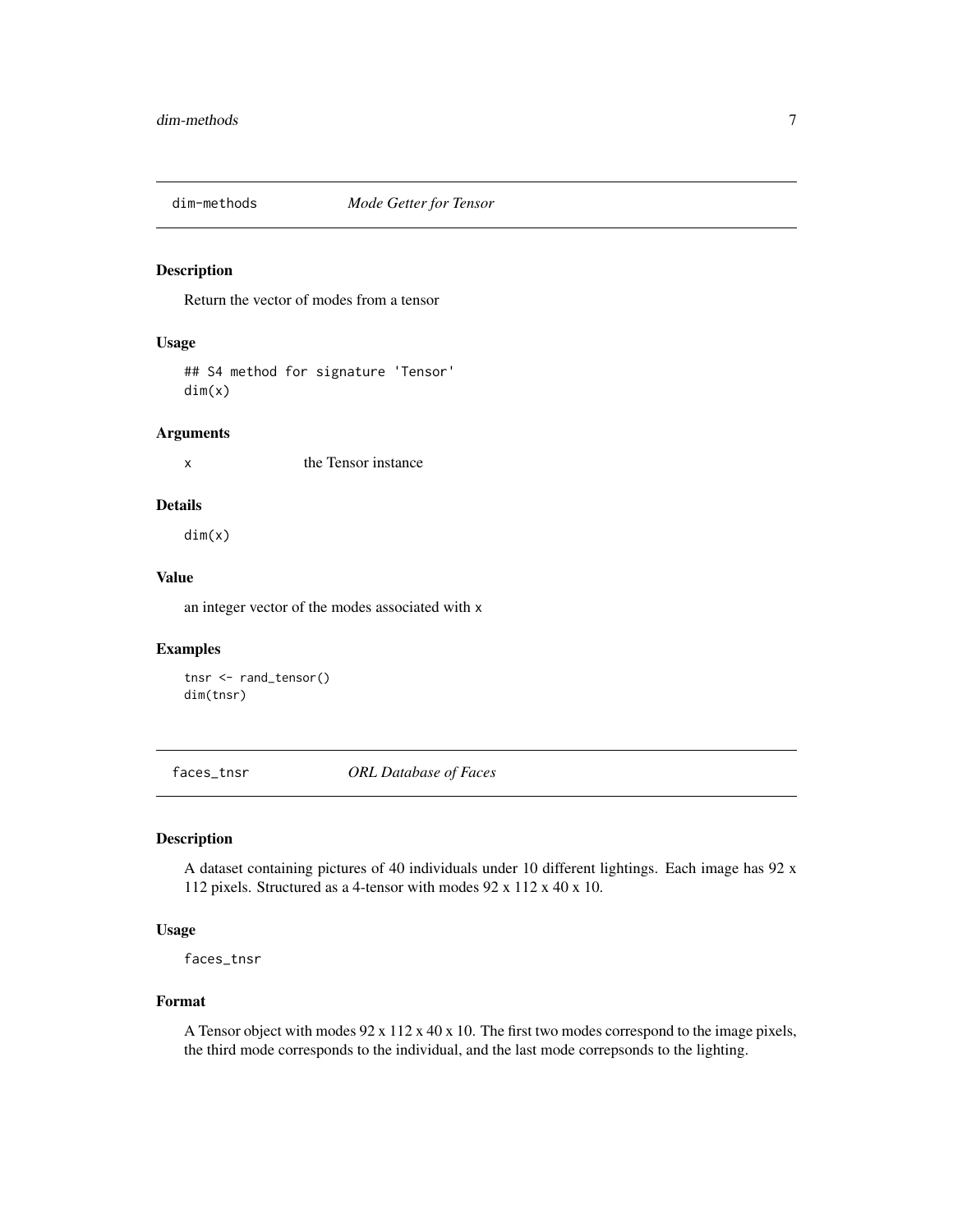#### <span id="page-7-0"></span>Source

<http://www.cl.cam.ac.uk/research/dtg/attarchive/facedatabase.html>

#### See Also

[plot\\_orl](#page-22-1)

<span id="page-7-1"></span>fnorm-methods *Tensor Frobenius Norm*

#### Description

Returns the Frobenius norm of the Tensor instance.

#### Usage

```
fnorm(tnsr)
```
## S4 method for signature 'Tensor' fnorm(tnsr)

#### Arguments

tnsr the Tensor instance

#### Details

fnorm(tnsr)

#### Value

numeric Frobenius norm of x

```
tnsr <- rand_tensor()
fnorm(tnsr)
```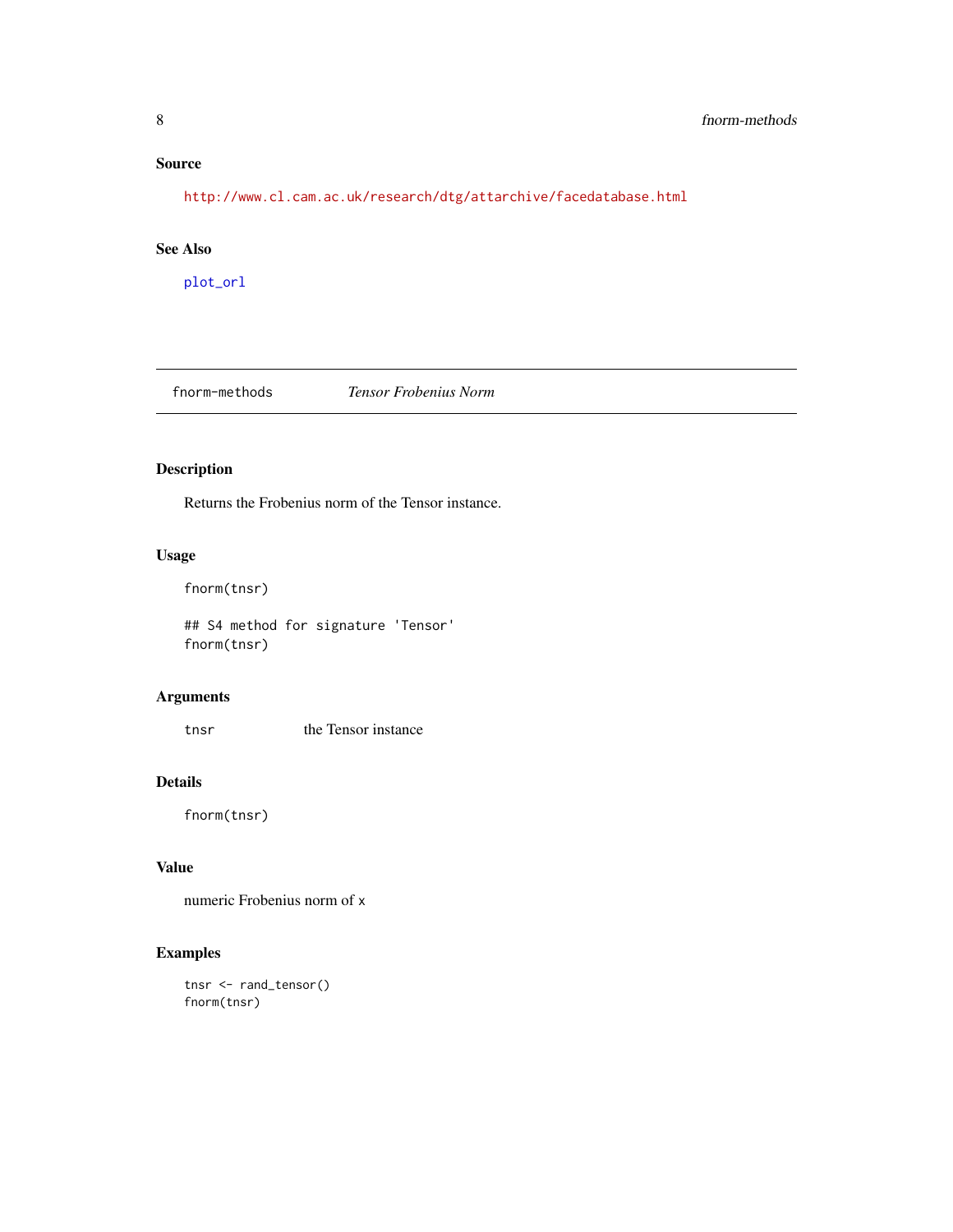<span id="page-8-1"></span><span id="page-8-0"></span>General folding of a matrix into a Tensor. This is designed to be the inverse function to [unfold-methods](#page-37-2), with the same ordering of the indices. This amounts to following: if we were to unfold a Tensor using a set of row\_idx and col\_idx, then we can fold the resulting matrix back into the original Tensor using the same row\_idx and col\_idx.

#### Usage

```
fold(mat, row\_idx = NULL, col_idx = NULL, modes = NULL)
```
#### Arguments

| mat     | matrix to be folded into a Tensor                              |
|---------|----------------------------------------------------------------|
| row idx | the indices of the modes that are mapped onto the row space    |
| col idx | the indices of the modes that are mapped onto the column space |
| modes   | the modes of the output Tensor                                 |

#### Details

This function uses aperm as the primary workhorse.

#### Value

Tensor object with modes given by modes

#### References

T. Kolda, B. Bader, "Tensor decomposition and applications". SIAM Applied Mathematics and Applications 2009.

#### See Also

[unfold-methods](#page-37-2), [k\\_fold](#page-15-1), [unmatvec](#page-38-1)

```
tnsr <- new("Tensor",3L,c(3L,4L,5L),data=runif(60))
matT3<-unfold(tnsr,row_idx=2,col_idx=c(3,1))
identical(fold(matT3,row_idx=2,col_idx=c(3,1),modes=c(3,4,5)),tnsr)
```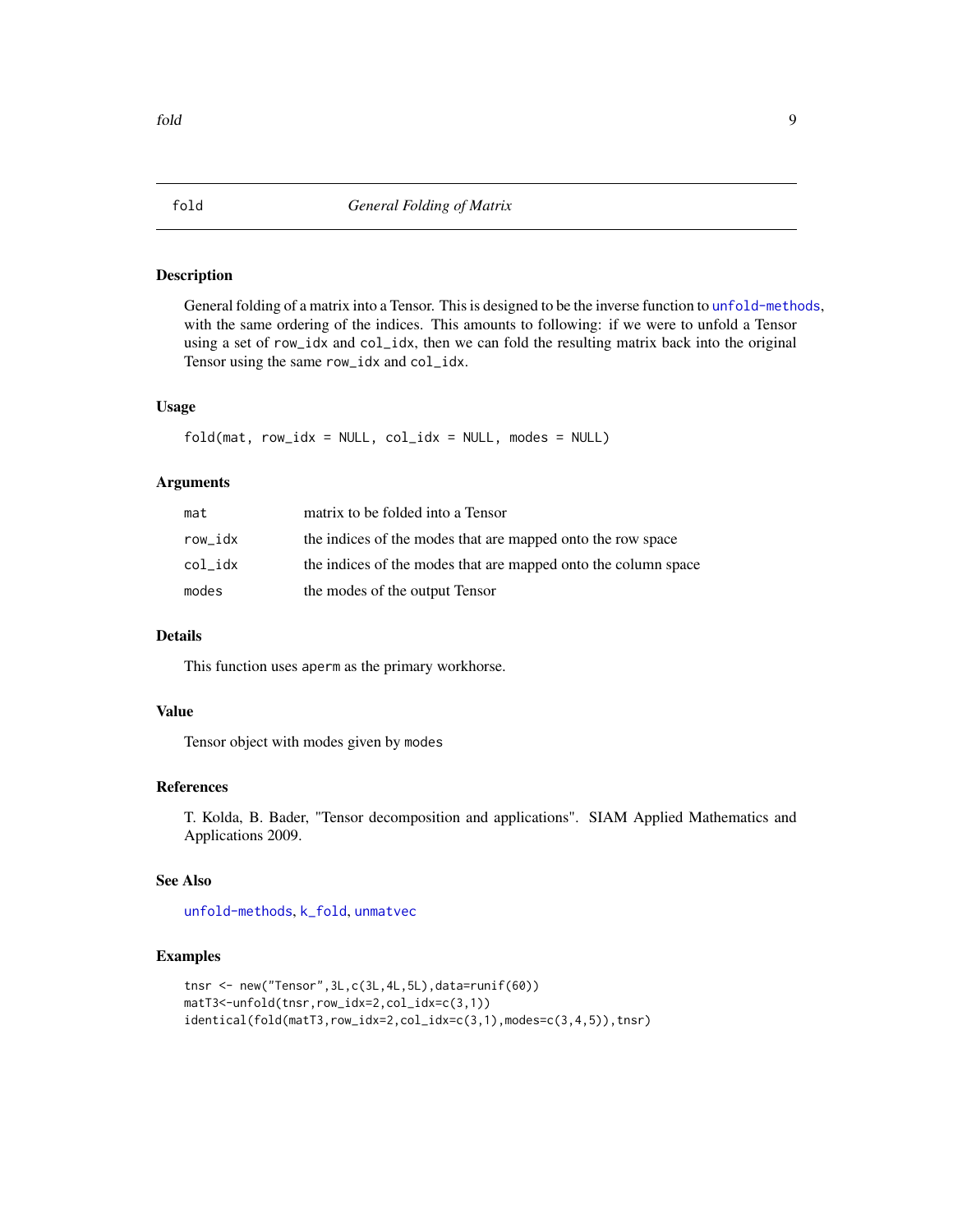<span id="page-9-1"></span><span id="page-9-0"></span>

Returns the hadamard (element-wise) product from a list of matrices or vectors. Commonly used for n-mode products and various Tensor decompositions.

#### Usage

```
hadamard_list(L)
```
#### Arguments

L list of matrices or vectors

#### Value

matrix that is the hadamard product

#### Note

The modes/dimensions of each element in the list must match.

#### See Also

[kronecker\\_list](#page-14-1), [khatri\\_rao\\_list](#page-13-1)

#### Examples

```
lizt <- list('mat1' = matrix(runif(40),ncol=4),
'mat2' = matrix(runif(40), ncol=4),
'mat3' = matrix(runif(40),ncol=4))dim(hadamard_list(lizt))
```
<span id="page-9-2"></span>head-methods *Head for Tensor*

#### Description

Extend head for Tensor

#### Usage

```
## S4 method for signature 'Tensor'
head(x, \ldots)
```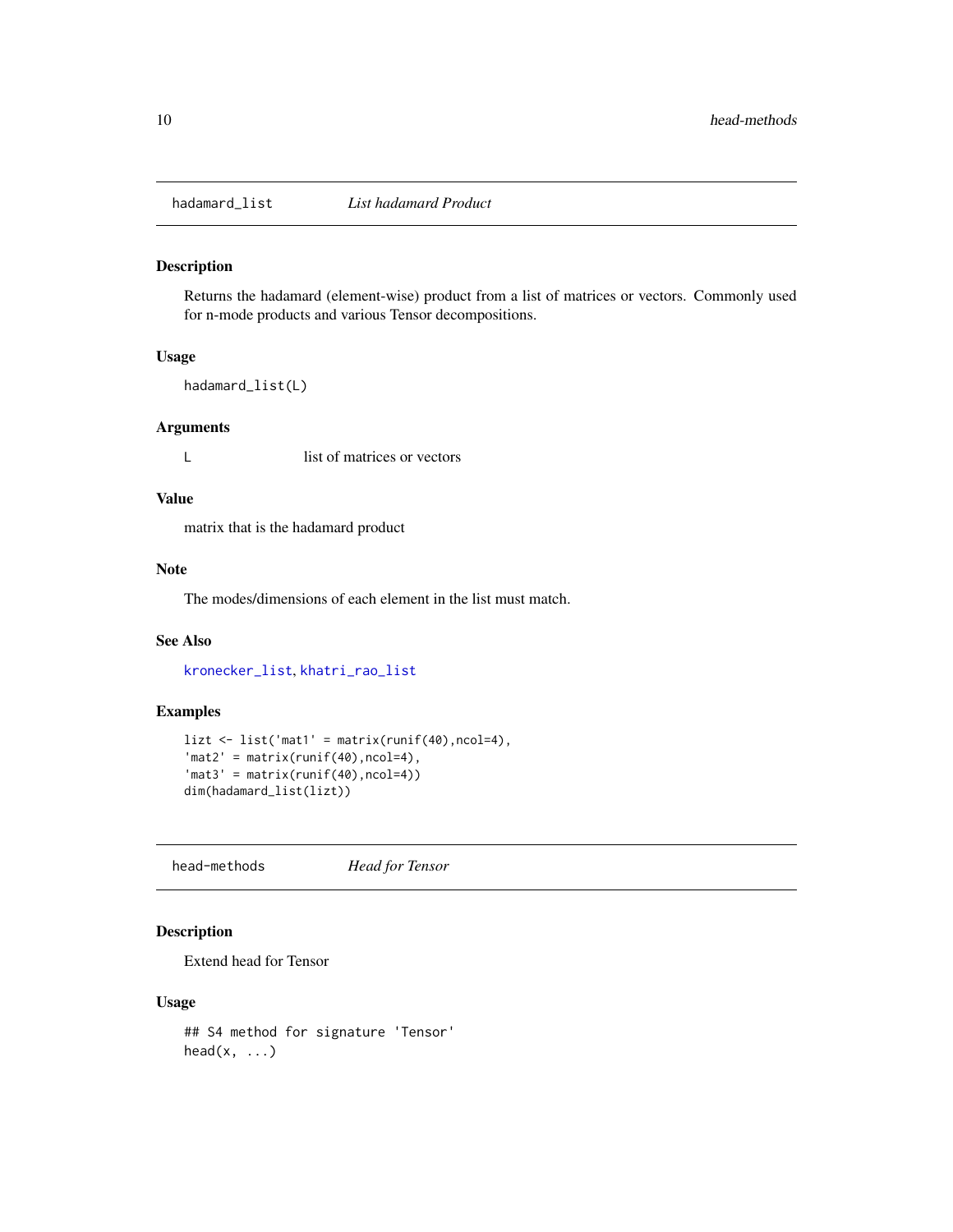#### <span id="page-10-0"></span>hosvd and the state of the state of the state of the state of the state of the state of the state of the state of the state of the state of the state of the state of the state of the state of the state of the state of the

#### Arguments

|          | the Tensor instance                            |
|----------|------------------------------------------------|
| $\cdots$ | additional parameters to be passed into head() |

#### Details

 $head(x, \ldots)$ 

#### See Also

[tail-methods](#page-28-2)

#### Examples

tnsr <- rand\_tensor() head(tnsr)

<span id="page-10-1"></span>hosvd *(Truncated-)Higher-order SVD*

#### Description

Higher-order SVD of a K-Tensor. Write the K-Tensor as a (m-mode) product of a core Tensor (possibly smaller modes) and K orthogonal factor matrices. Truncations can be specified via ranks (making them smaller than the original modes of the K-Tensor will result in a truncation). For the mathematical details on HOSVD, consult Lathauwer et. al. (2000).

#### Usage

hosvd(tnsr, ranks = NULL)

#### **Arguments**

| tnsr  | Tensor with K modes                                                        |
|-------|----------------------------------------------------------------------------|
| ranks | a vector of desired modes in the output core tensor, default is tnsr@modes |

#### Details

A progress bar is included to help monitor operations on large tensors.

#### Value

a list containing the following:

- Z core tensor with modes speficied by ranks
- U a list of orthogonal matrices, one for each mode
- est estimate of tnsr after compression
- fnorm\_resid the Frobenius norm of the error fnorm(est-tnsr) if there was no truncation, then this is on the order of mach\_eps \* fnorm.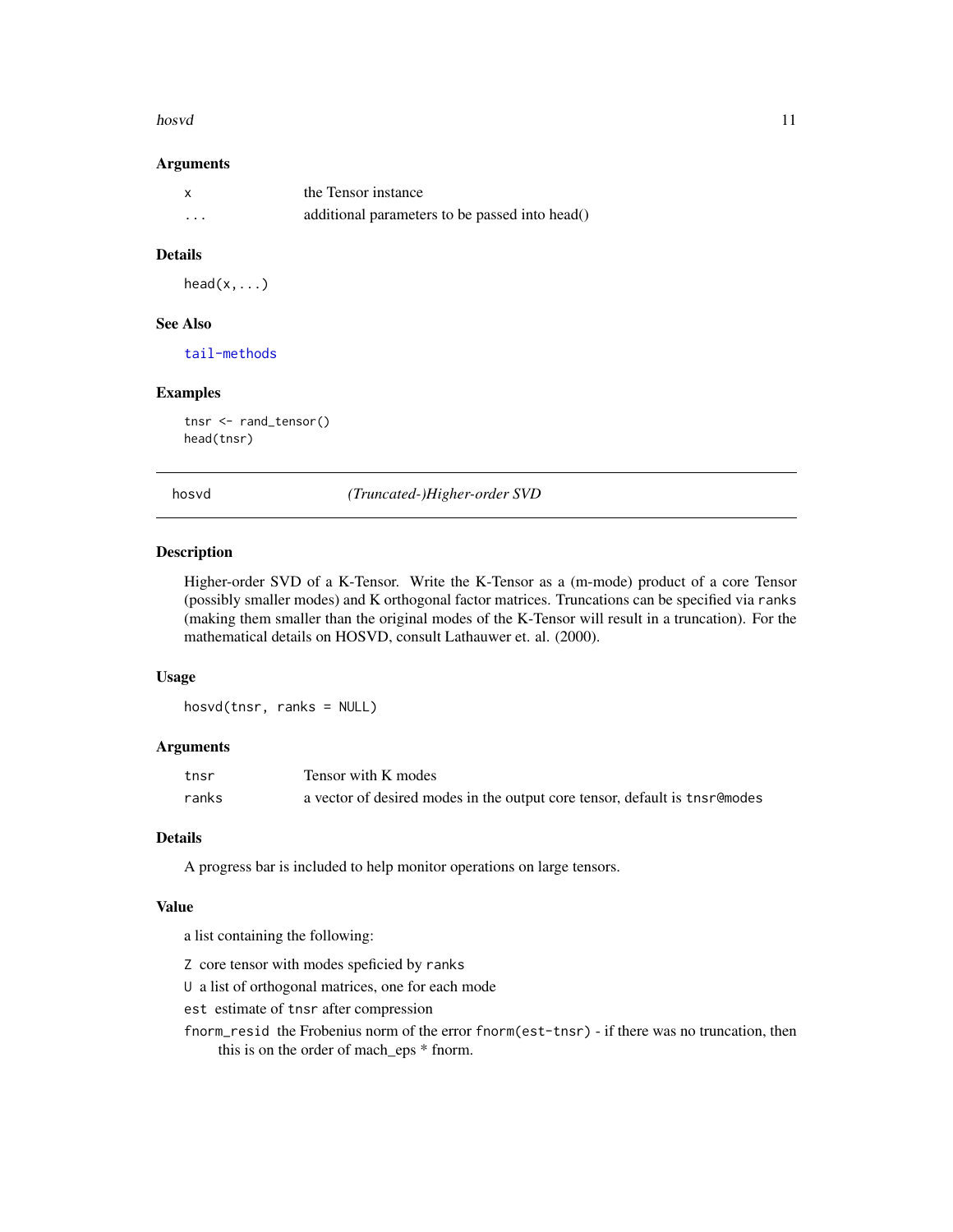<span id="page-11-0"></span>The length of ranks must match tnsr@num\_modes.

#### References

L. Lathauwer, B.Moor, J. Vanderwalle "A multilinear singular value decomposition". Journal of Matrix Analysis and Applications 2000.

#### See Also

[tucker](#page-33-1)

#### Examples

```
tnsr \leq rand_tensor(c(6,7,8))
hosvdD <-hosvd(tnsr)
hosvdD$fnorm_resid
hosvdD2 <-hosvd(tnsr,ranks=c(3,3,4))
hosvdD2$fnorm_resid
```
initialize-methods *Initializes a Tensor instance*

#### Description

Not designed to be called by the user. Use as.tensor instead.

#### Usage

```
## S4 method for signature 'Tensor'
initialize(.Object, num_modes = NULL, modes = NULL,
  data = NULL)
```
#### Arguments

| .Object   | the tensor object               |
|-----------|---------------------------------|
| num modes | number of modes of the tensor   |
| modes     | modes of the tensor             |
| data      | can be vector, matrix, or array |

### See Also

as.tensor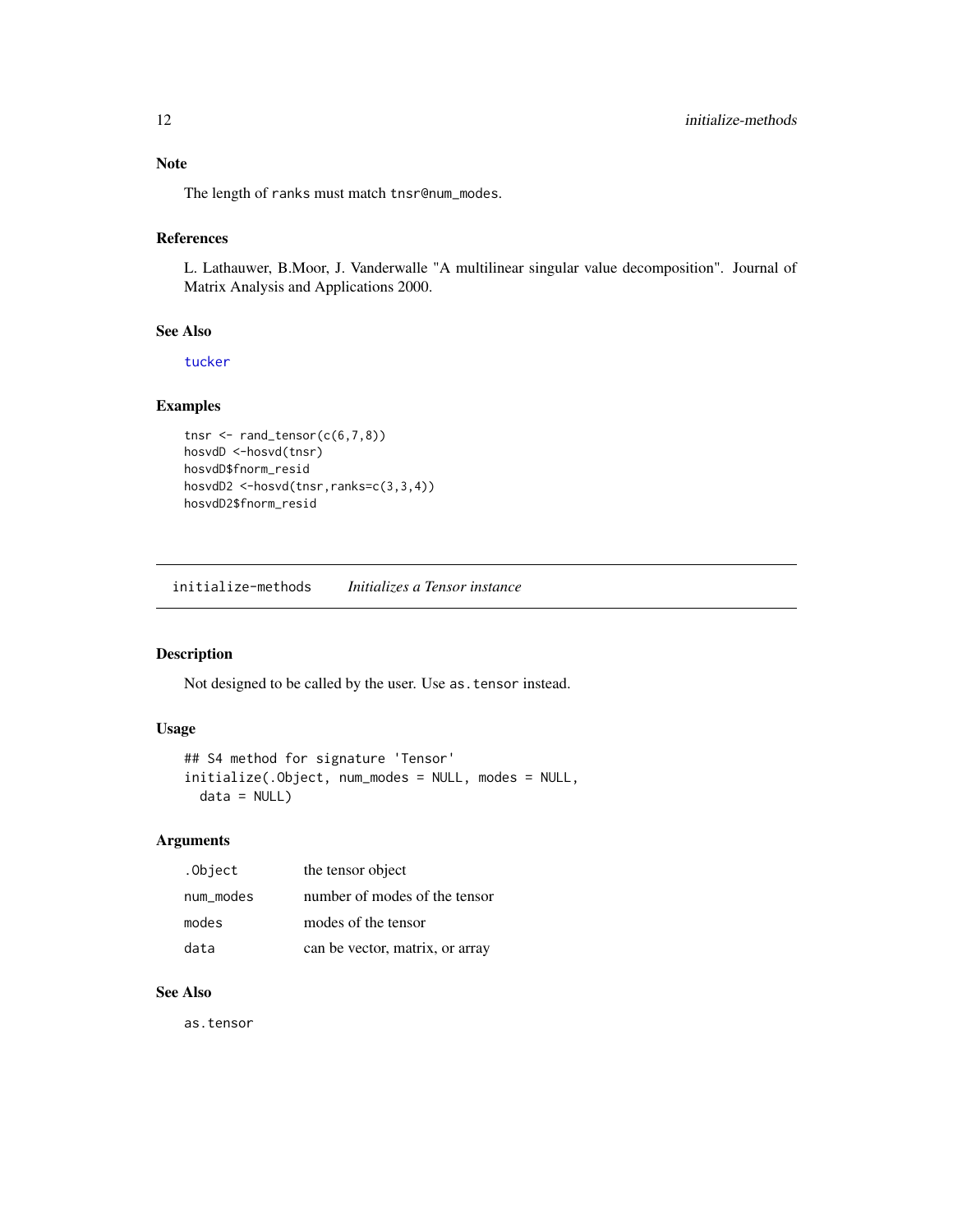<span id="page-12-2"></span><span id="page-12-0"></span>innerProd-methods *Tensors Inner Product*

#### **Description**

Returns the inner product between two Tensors

### Usage

```
innerProd(tnsr1, tnsr2)
```
## S4 method for signature 'Tensor, Tensor' innerProd(tnsr1, tnsr2)

#### Arguments

| tnsr1 | first Tensor instance  |
|-------|------------------------|
| tnsr2 | second Tensor instance |

#### Details

innerProd(tnsr1,tnsr2)

#### Value

inner product between x1 and x2

#### Examples

```
tnsr1 <- rand_tensor()
tnsr2 <- rand_tensor()
innerProd(tnsr1,tnsr2)
```
<span id="page-12-1"></span>khatri\_rao *Khatri-Rao Product*

#### Description

Returns the Khatri-Rao (column-wise Kronecker) product of two matrices. If the inputs are vectors then this is the same as the Kronecker product.

#### Usage

khatri\_rao(x, y)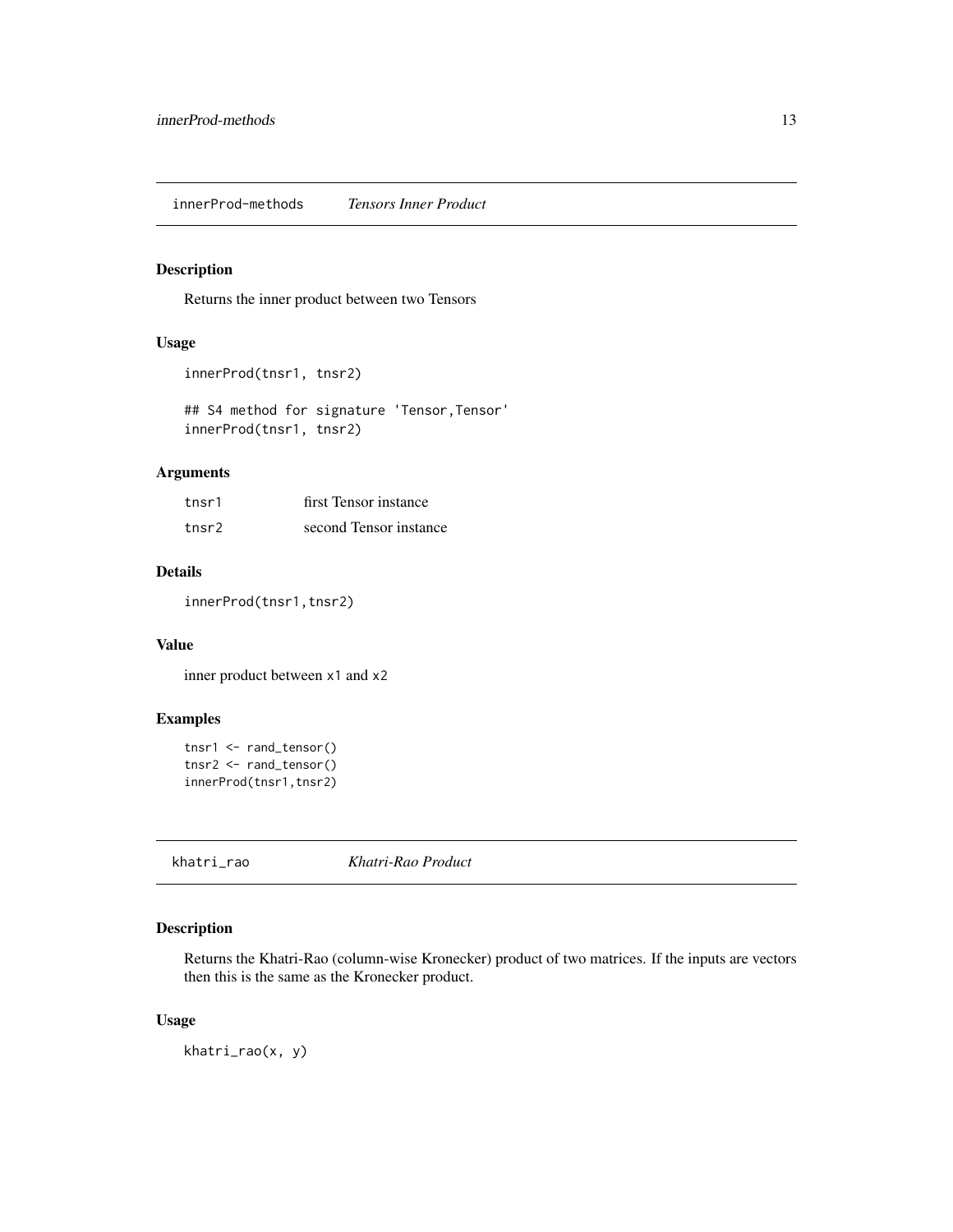#### <span id="page-13-0"></span>Arguments

|     | first matrix  |
|-----|---------------|
| - V | second matrix |

#### Value

matrix that is the Khatri-Rao product

#### Note

The number of columns must match in the two inputs.

#### See Also

[kronecker](#page-0-0), [khatri\\_rao\\_list](#page-13-1)

#### Examples

dim(khatri\_rao(matrix(runif(12),ncol=4),matrix(runif(12),ncol=4)))

<span id="page-13-1"></span>khatri\_rao\_list *List Khatri-Rao Product*

#### Description

Returns the Khatri-Rao product from a list of matrices or vectors. Commonly used for n-mode products and various Tensor decompositions.

#### Usage

khatri\_rao\_list(L, reverse = FALSE)

#### Arguments

|         | list of matrices or vectors         |
|---------|-------------------------------------|
| reverse | whether or not to reverse the order |

#### Value

matrix that is the Khatri-Rao product

#### Note

The number of columns must match in every element of the input list.

#### See Also

[khatri\\_rao](#page-12-1)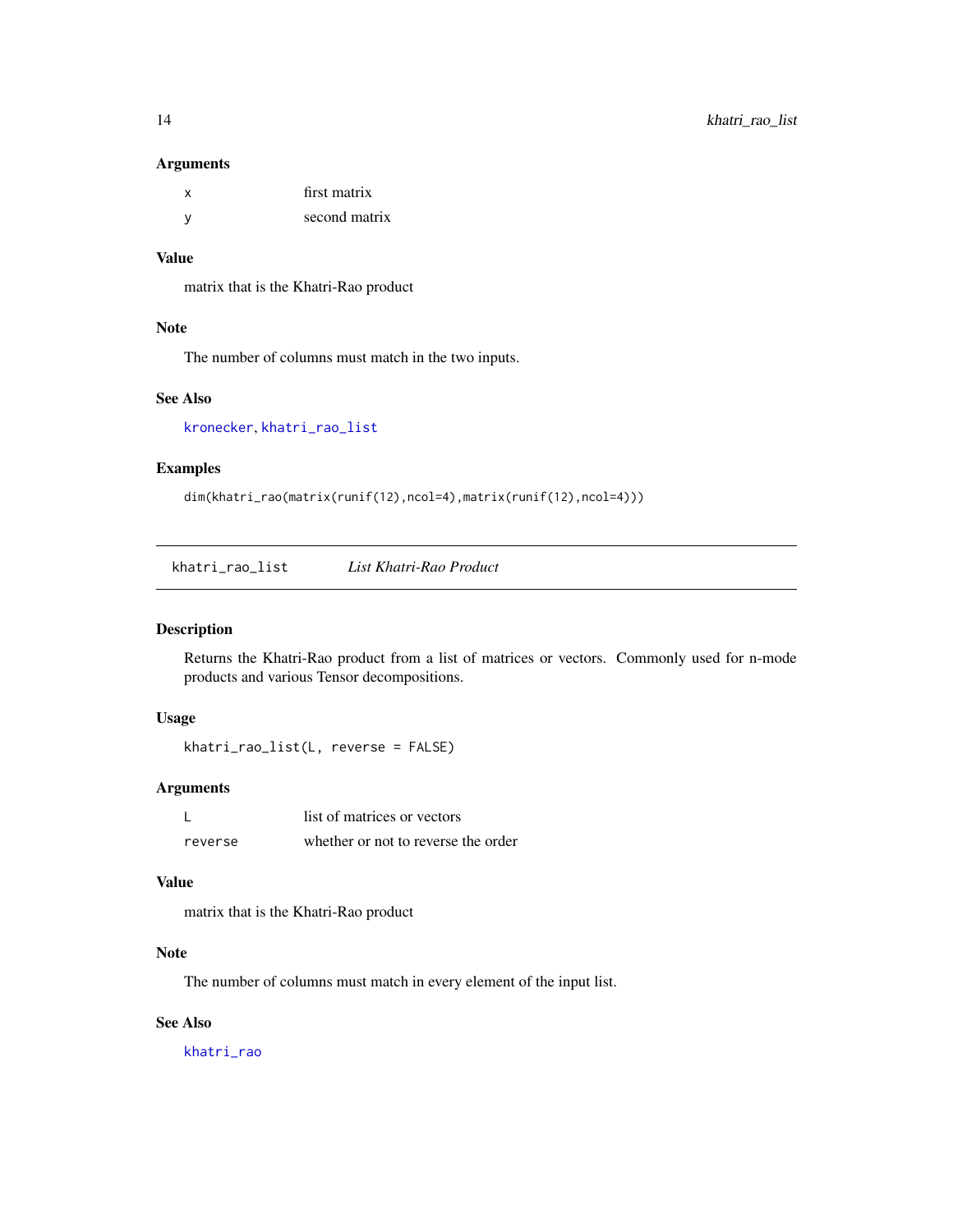#### <span id="page-14-0"></span>kronecker\_list 15

### Examples

```
smalllizt <- list('mat1' = matrix(runif(12),ncol=4),
'mat2' = matrix(runif(12),ncol=4),'mat3' = matrix(runif(12),ncol=4))dim(khatri_rao_list(smalllizt))
```
<span id="page-14-1"></span>kronecker\_list *List Kronecker Product*

#### Description

Returns the Kronecker product from a list of matrices or vectors. Commonly used for n-mode products and various Tensor decompositions.

#### Usage

kronecker\_list(L)

#### Arguments

L list of matrices or vectors

#### Value

matrix that is the Kronecker product

#### See Also

[hadamard\\_list](#page-9-1), [khatri\\_rao\\_list](#page-13-1), [kronecker](#page-0-0)

```
smalllizt <- list('mat1' = matrix(runif(12),ncol=4),
'mat2' = matrix(runif(12),ncol=4),'mat3' = matrix(runif(12),ncol=4))dim(kronecker_list(smalllizt))
```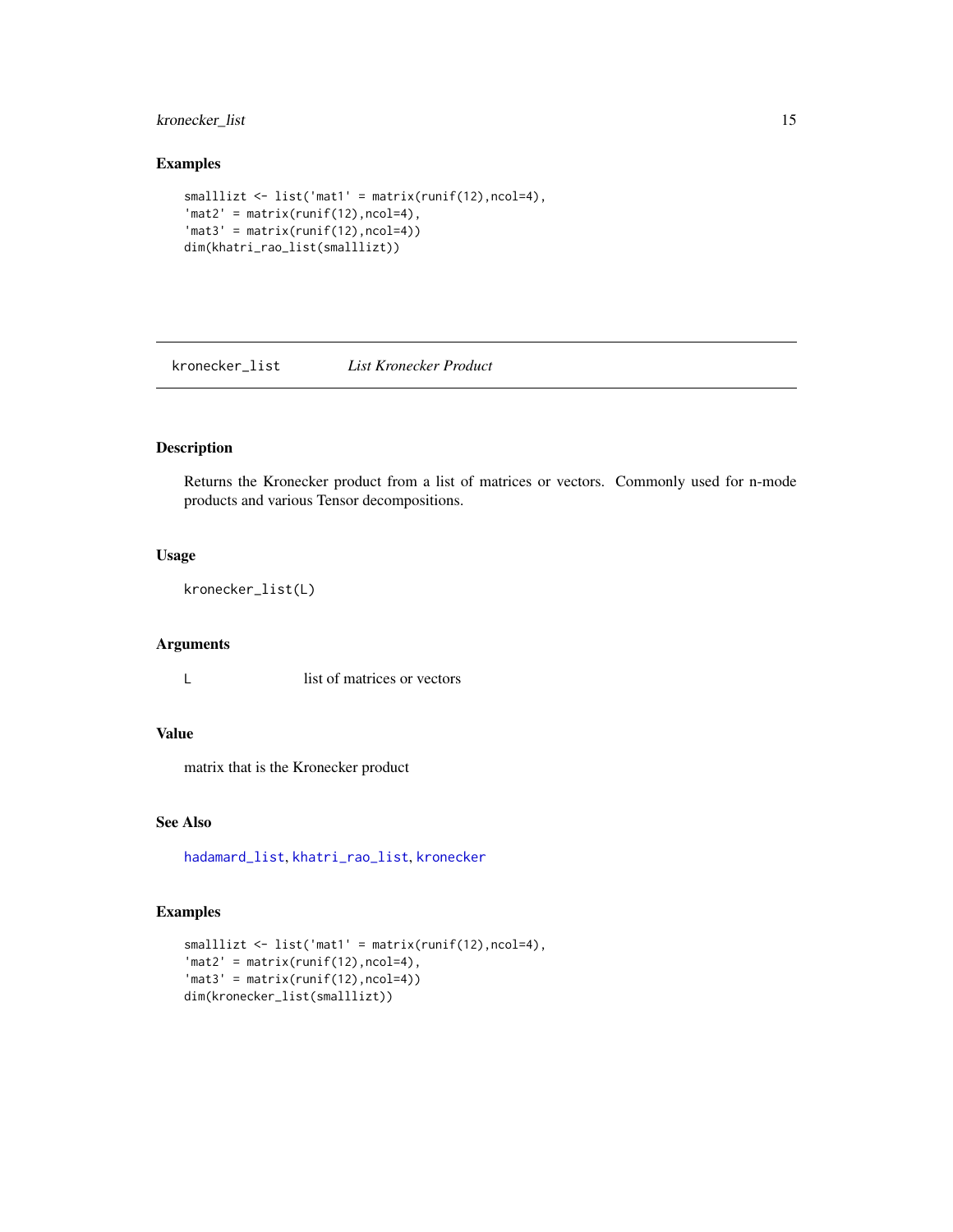<span id="page-15-1"></span><span id="page-15-0"></span>

k-mode folding of a matrix into a Tensor. This is the inverse funtion to k\_unfold in the m mode. In particular, k\_fold(k\_unfold(tnsr, m),m,getModes(tnsr)) will result in the original Tensor.

#### Usage

k\_fold(mat, m = NULL, modes = NULL)

#### Arguments

| mat   | matrix to be folded into a Tensor                         |
|-------|-----------------------------------------------------------|
| m     | the index of the mode that is mapped onto the row indices |
| modes | the modes of the output Tensor                            |

#### Details

This is a wrapper function to [fold](#page-8-1).

#### Value

Tensor object with modes given by modes

#### References

T. Kolda, B. Bader, "Tensor decomposition and applications". SIAM Applied Mathematics and Applications 2009.

### See Also

[k\\_unfold-methods](#page-16-2), [fold](#page-8-1), [unmatvec](#page-38-1)

```
tnsr <- new("Tensor",3L,c(3L,4L,5L),data=runif(60))
matT2<-k_unfold(tnsr,m=2)
identical(k_fold(matT2,m=2,modes=c(3,4,5)),tnsr)
```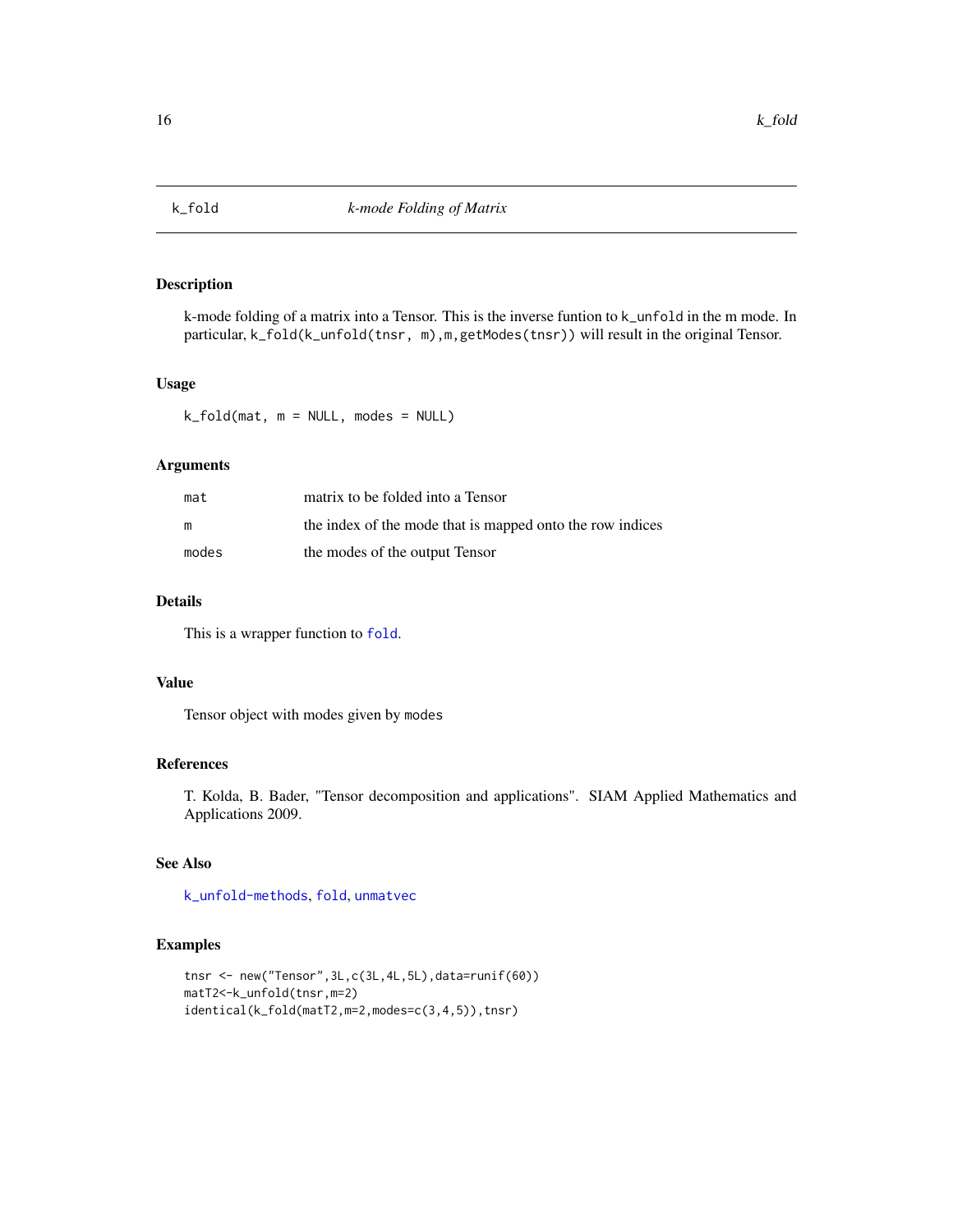<span id="page-16-2"></span><span id="page-16-1"></span><span id="page-16-0"></span>Unfolding of a tensor by mapping the kth mode (specified through parameter m), and all other modes onto the column space. This the most common type of unfolding operation for Tucker decompositions and its variants. Also known as k-mode matricization.

#### Usage

k\_unfold(tnsr, m)

## S4 method for signature 'Tensor' k\_unfold(tnsr, m = NULL)

#### Arguments

| tnsr | the Tensor instance                |
|------|------------------------------------|
| m    | the index of the mode to unfold on |

#### Details

k\_unfold(tnsr,m=NULL)

#### Value

matrix with x@modes[m] rows and prod(x@modes[-m]) columns

#### References

T. Kolda and B. Bader, "Tensor decomposition and applications". SIAM Applied Mathematics and Applications 2009.

#### See Also

[matvec-methods](#page-17-2) and [unfold-methods](#page-37-2)

```
tnsr <- rand_tensor()
matT2<-rs_unfold(tnsr,m=2)
```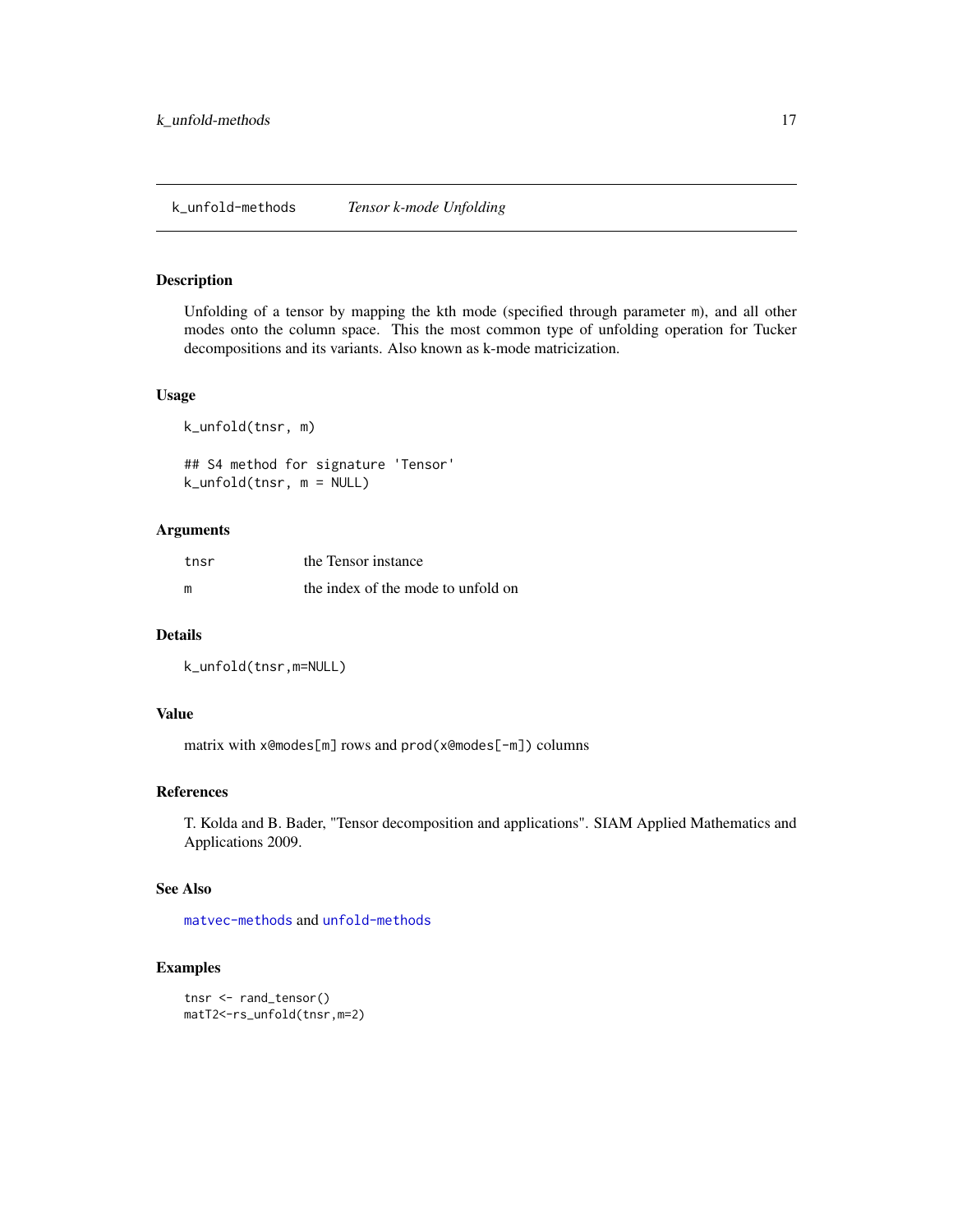<span id="page-17-2"></span><span id="page-17-1"></span><span id="page-17-0"></span>

For 3-tensors only. Stacks the slices along the third mode. This is the prevalent unfolding for T-SVD and T-MULT based on block circulant matrices.

#### Usage

matvec(tnsr)

## S4 method for signature 'Tensor' matvec(tnsr)

#### Arguments

tnsr the Tensor instance

#### Details

matvec(tnsr)

#### Value

matrix with prod(x@modes[-m]) rows and x@modes[m] columns

#### References

M. Kilmer, K. Braman, N. Hao, and R. Hoover, "Third-order tensors as operators on matrices: a theoretical and computational framework with applications in imaging". SIAM Journal on Matrix Analysis and Applications 2013.

#### See Also

[k\\_unfold-methods](#page-16-2) and [unfold-methods](#page-37-2)

#### Examples

tnsr  $\leq$  rand\_tensor( $c(2,3,4)$ ) matT1<- matvec(tnsr)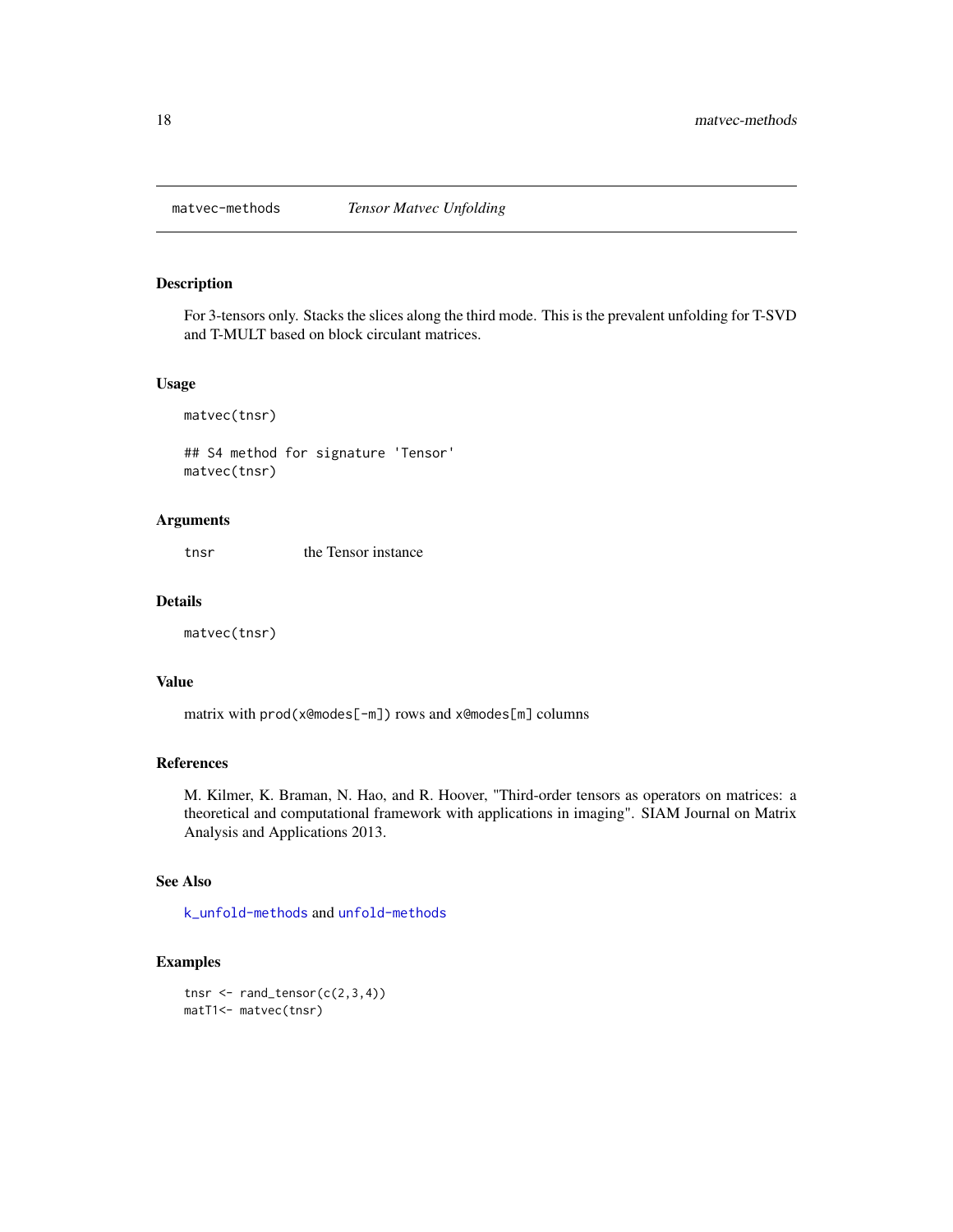<span id="page-18-2"></span><span id="page-18-1"></span><span id="page-18-0"></span>Given a mode for a K-tensor, this returns the K-1 tensor resulting from taking the mean across that particular mode.

#### Usage

```
modeMean(tnsr, m, drop)
## S4 method for signature 'Tensor'
modeMean(tnsr, m = NULL, drop = FALSE)
```
#### Arguments

| tnsr | the Tensor instance                     |
|------|-----------------------------------------|
| m    | the index of the mode to average across |
| drop | whether or not mode m should be dropped |

#### Details

modeMean(tnsr,m=NULL,drop=FALSE)

#### Value

 $K-1$  or  $K$  Tensor, where  $K = x$ @num\_modes

#### See Also

[modeSum](#page-19-1)

```
tnsr <- rand_tensor()
modeMean(tnsr,1,drop=TRUE)
```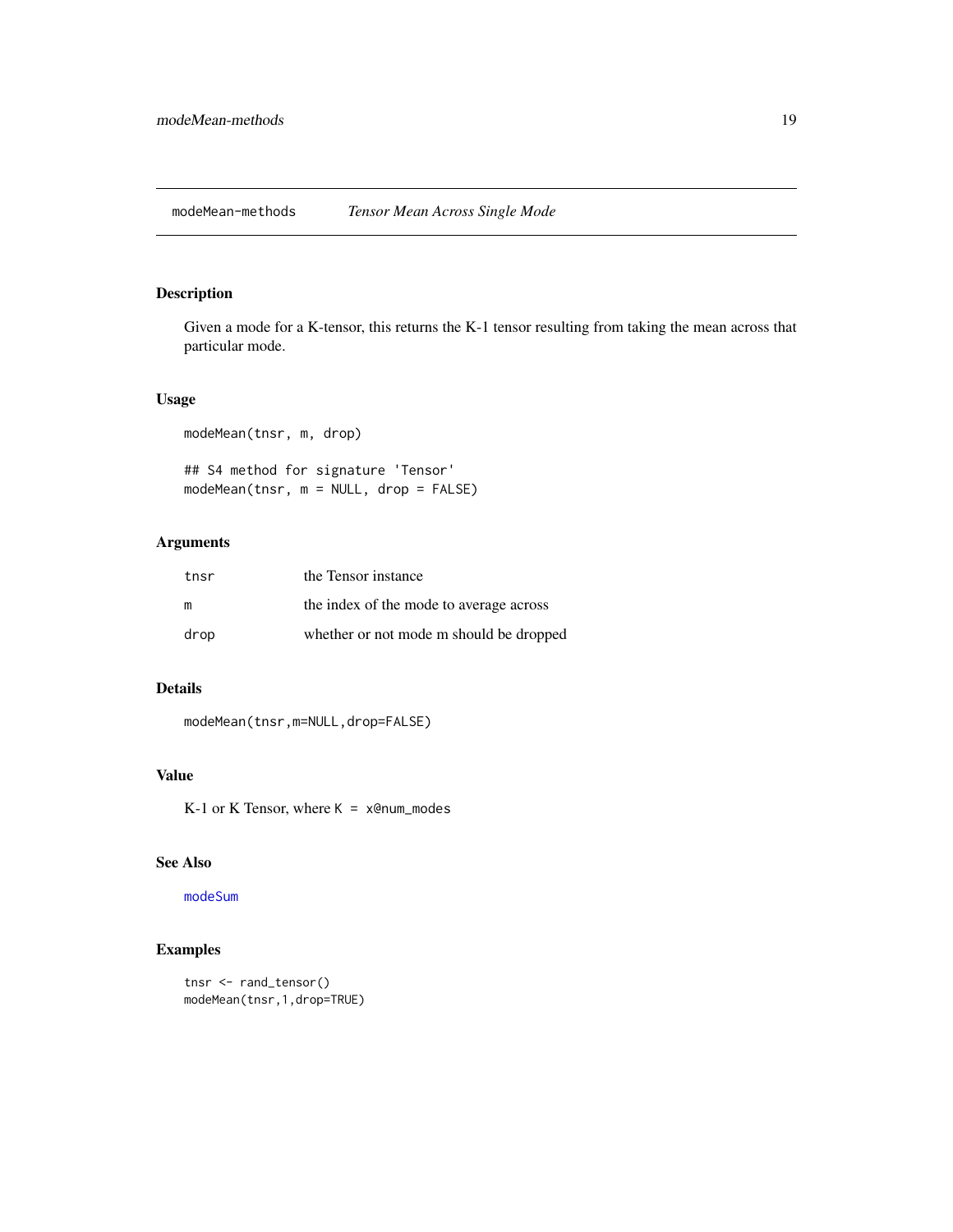<span id="page-19-2"></span><span id="page-19-1"></span><span id="page-19-0"></span>

Given a mode for a K-tensor, this returns the K-1 tensor resulting from summing across that particular mode.

#### Usage

```
modeSum(tnsr, m, drop)
## S4 method for signature 'Tensor'
modeSum(tnsr, m = NULL, drop = FALSE)
```
#### Arguments

| tnsr | the Tensor instance                     |
|------|-----------------------------------------|
| m    | the index of the mode to sum across     |
| drop | whether or not mode m should be dropped |

#### Details

modeSum(tnsr,m=NULL,drop=FALSE)

#### Value

 $K-1$  or  $K$  tensor, where  $K = x$ @num\_modes

#### See Also

[modeMean](#page-18-1)

```
tnsr <- rand_tensor()
modeSum(tnsr,3,drop=TRUE)
```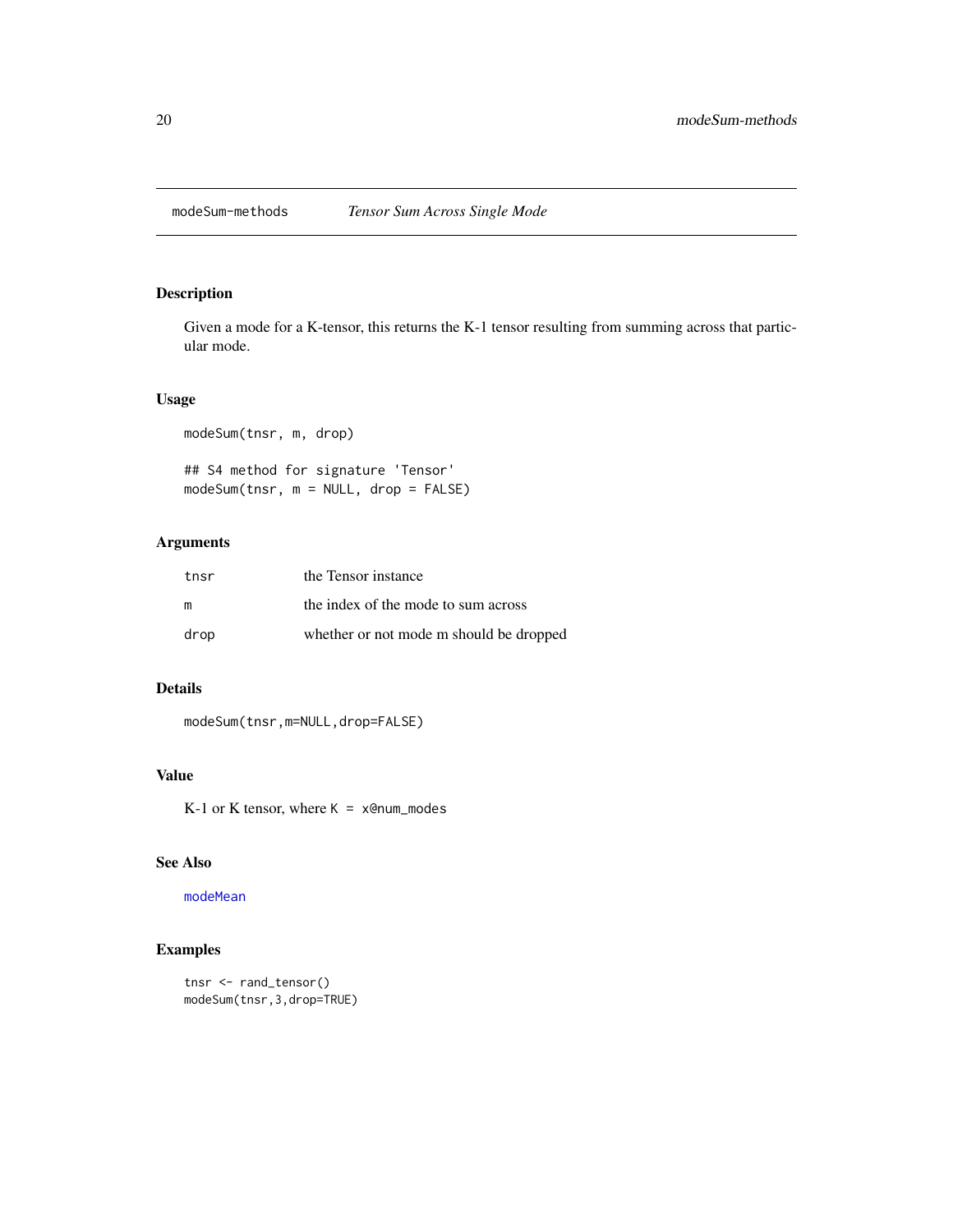This is basically the Tucker decomposition of a K-Tensor, [tucker](#page-33-1), with one of the modes uncompressed. If  $K = 3$ , then this is also known as the Generalized Low Rank Approximation of Matrices (GLRAM). This implementation assumes that the last mode is the measurement mode and hence uncompressed. This is an iterative algorithm, with two possible stopping conditions: either relative error in Frobenius norm has gotten below tol, or the max\_iter number of iterations has been reached. For more details on the MPCA of tensors, consult Lu et al. (2008).

#### Usage

 $mpca(tnsr, ranks = NULL, max\_iter = 25, tol = 1e-05)$ 

#### Arguments

| tnsr     | Tensor with K modes                                                             |
|----------|---------------------------------------------------------------------------------|
| ranks    | a vector of the compressed modes of the output core Tensor, this has length K-1 |
| max iter | maximum number of iterations if error stays above tol                           |
| tol      | relative Frobenius norm error tolerance                                         |

#### Details

Uses the Alternating Least Squares (ALS) estimation procedure. A progress bar is included to help monitor operations on large tensors.

#### Value

a list containing the following:

- Z\_ext the extended core tensor, with the first K-1 modes given by ranks
- U a list of K-1 orthgonal factor matrices one for each compressed mode, with the number of columns of the matrices given by ranks
- conv whether or not resid < tol by the last iteration

est estimate of tnsr after compression

norm\_percent the percent of Frobenius norm explained by the approximation

fnorm\_resid the Frobenius norm of the error fnorm(est-tnsr)

all\_resids vector containing the Frobenius norm of error for all the iterations

#### Note

The length of ranks must match tnsr@num\_modes-1.

<span id="page-20-1"></span><span id="page-20-0"></span>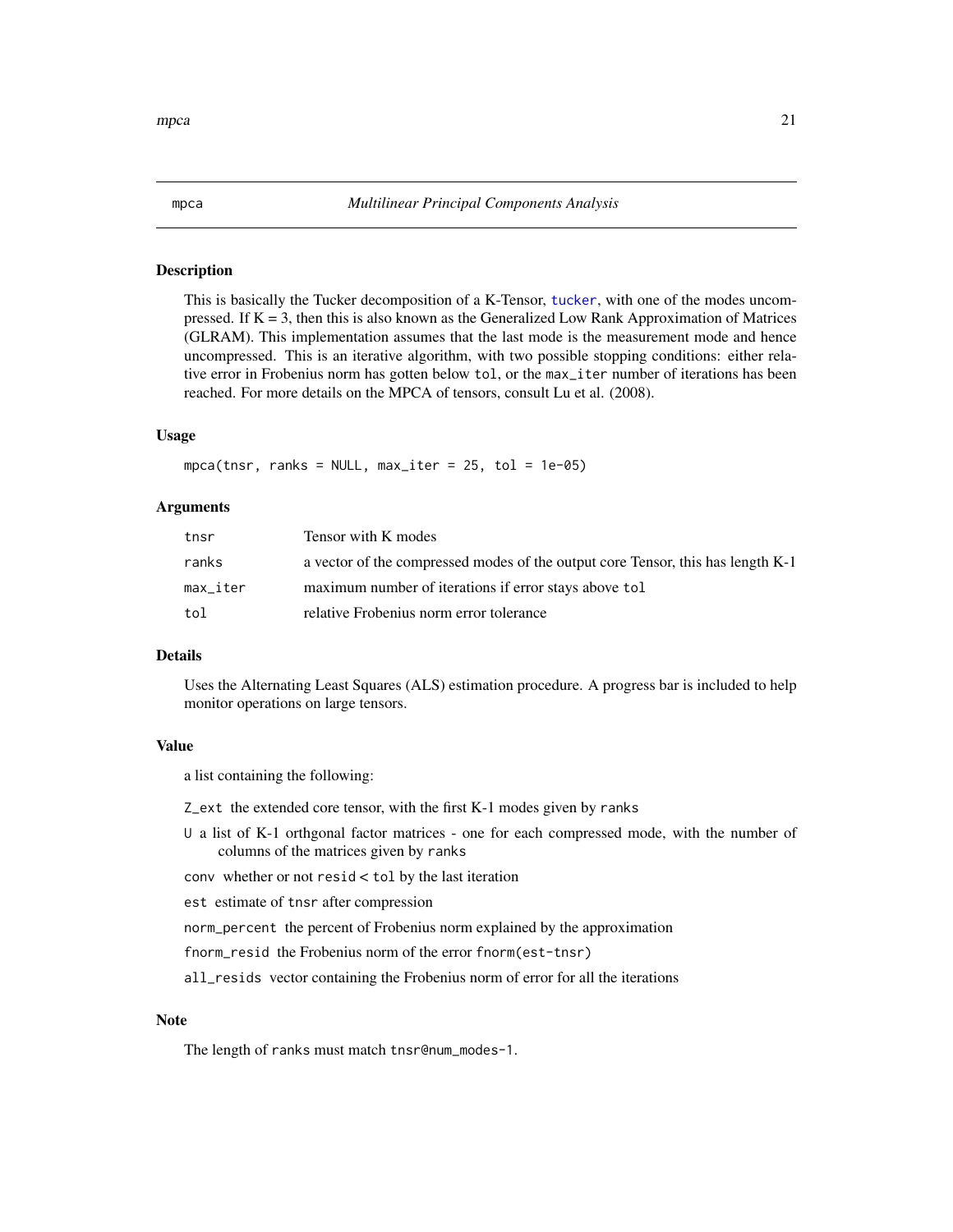#### <span id="page-21-0"></span>References

H. Lu, K. Plataniotis, A. Venetsanopoulos, "Mpca: Multilinear principal component analysis of tensor objects". IEEE Trans. Neural networks, 2008.

#### See Also

[tucker](#page-33-1), [hosvd](#page-10-1)

#### Examples

```
subject <- faces_tnsr[,,21,]
mpcaD <- mpca(subject,ranks=c(10,10))
mpcaD$conv
mpcaD$norm_percent
plot(mpcaD$all_resids)
```
Ops-methods *Conformable elementwise operators for Tensor*

#### Description

Overloads elementwise operators for tensors, arrays, and vectors that are conformable (have the same modes).

#### Usage

## S4 method for signature 'Tensor, Tensor' Ops(e1, e2)

#### Arguments

| e1 | left-hand object  |
|----|-------------------|
| e2 | right-hand object |

```
tnsr \leq rand_tensor(c(3,4,5))
tnsr2 \leftarrow rand_tensor(c(3,4,5))
tnsrsum <- tnsr + tnsr2
tnsrdiff <- tnsr - tnsr2
tnsrelemprod <- tnsr * tnsr2
tnsrelemquot <- tnsr / tnsr2
for (i in 1:3L){
for (j in 1:4L){
for (k in 1:5L){
stopifnot(tnsrsum@data[i,j,k]==tnsr@data[i,j,k]+tnsr2@data[i,j,k])
stopifnot(tnsrdiff@data[i,j,k]==(tnsr@data[i,j,k]-tnsr2@data[i,j,k]))
stopifnot(tnsrelemprod@data[i,j,k]==tnsr@data[i,j,k]*tnsr2@data[i,j,k])
```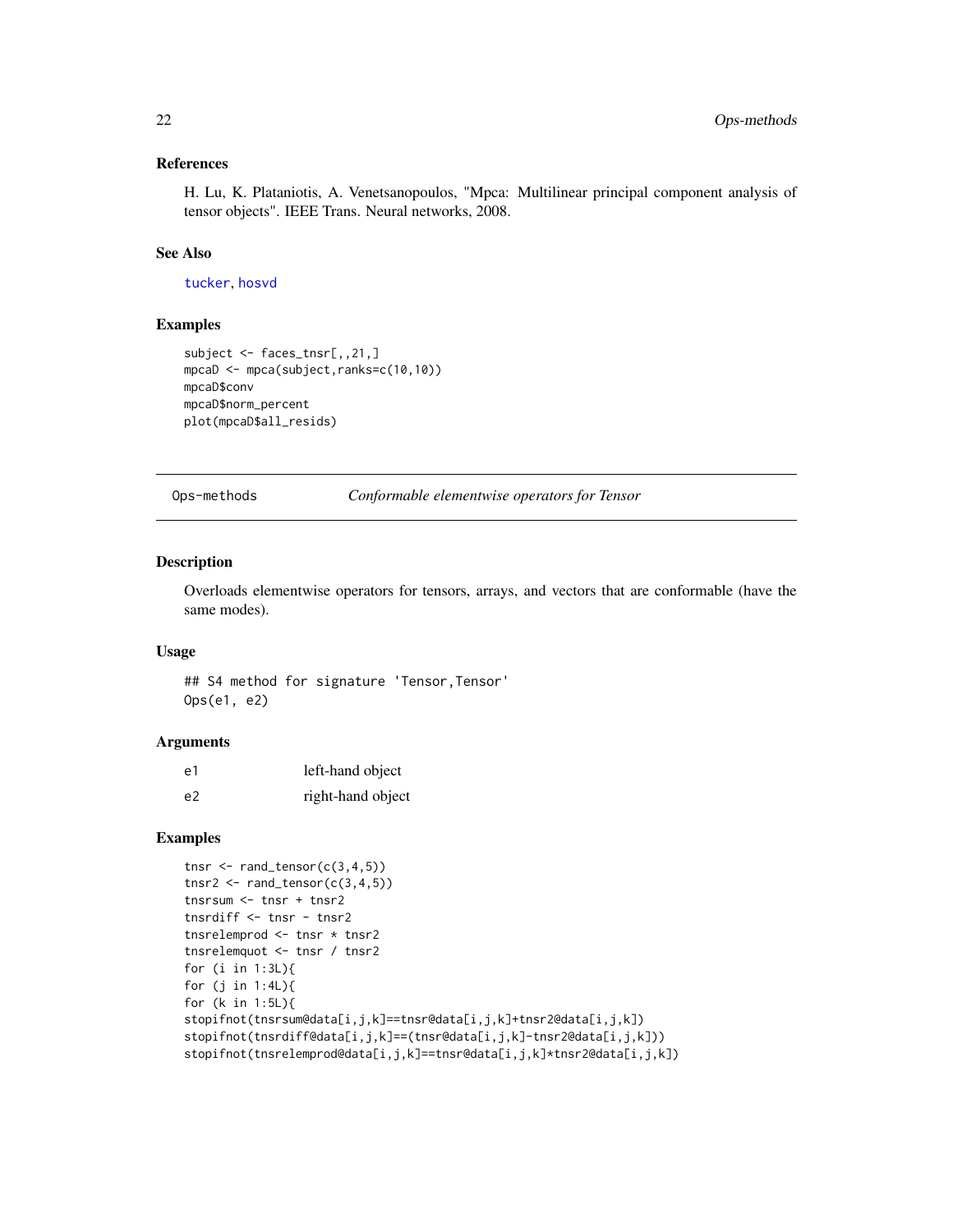#### <span id="page-22-0"></span>plot\_orl 23

```
stopifnot(tnsrelemquot@data[i,j,k]==tnsr@data[i,j,k]/tnsr2@data[i,j,k])
}
}
}
```
<span id="page-22-1"></span>plot\_orl *Function to plot the ORL Database of Faces*

### Description

A wrapper function to image() to allow easy visualization of faces\_tnsr, the ORL Face Dataset.

#### Usage

 $plot_orl(subject = 1, condition = 1)$ 

#### Arguments

| subject   | which subject to plot $(1-40)$    |
|-----------|-----------------------------------|
| condition | which lighting condition $(1-10)$ |

#### References

AT&T Laboratories Cambridge. [http://www.cl.cam.ac.uk/research/dtg/attarchive/faceda](http://www.cl.cam.ac.uk/research/dtg/attarchive/facedatabase.html)tabase. [html](http://www.cl.cam.ac.uk/research/dtg/attarchive/facedatabase.html)

F. Samaria, A. Harter, "Parameterisation of a Stochastic Model for Human Face Identification". IEEE Workshop on Applications of Computer Vision 1994.

### See Also

#### [faces\\_tnsr](#page-6-1)

```
plot_orl(subject=5,condition=4)
plot_orl(subject=2,condition=7)
```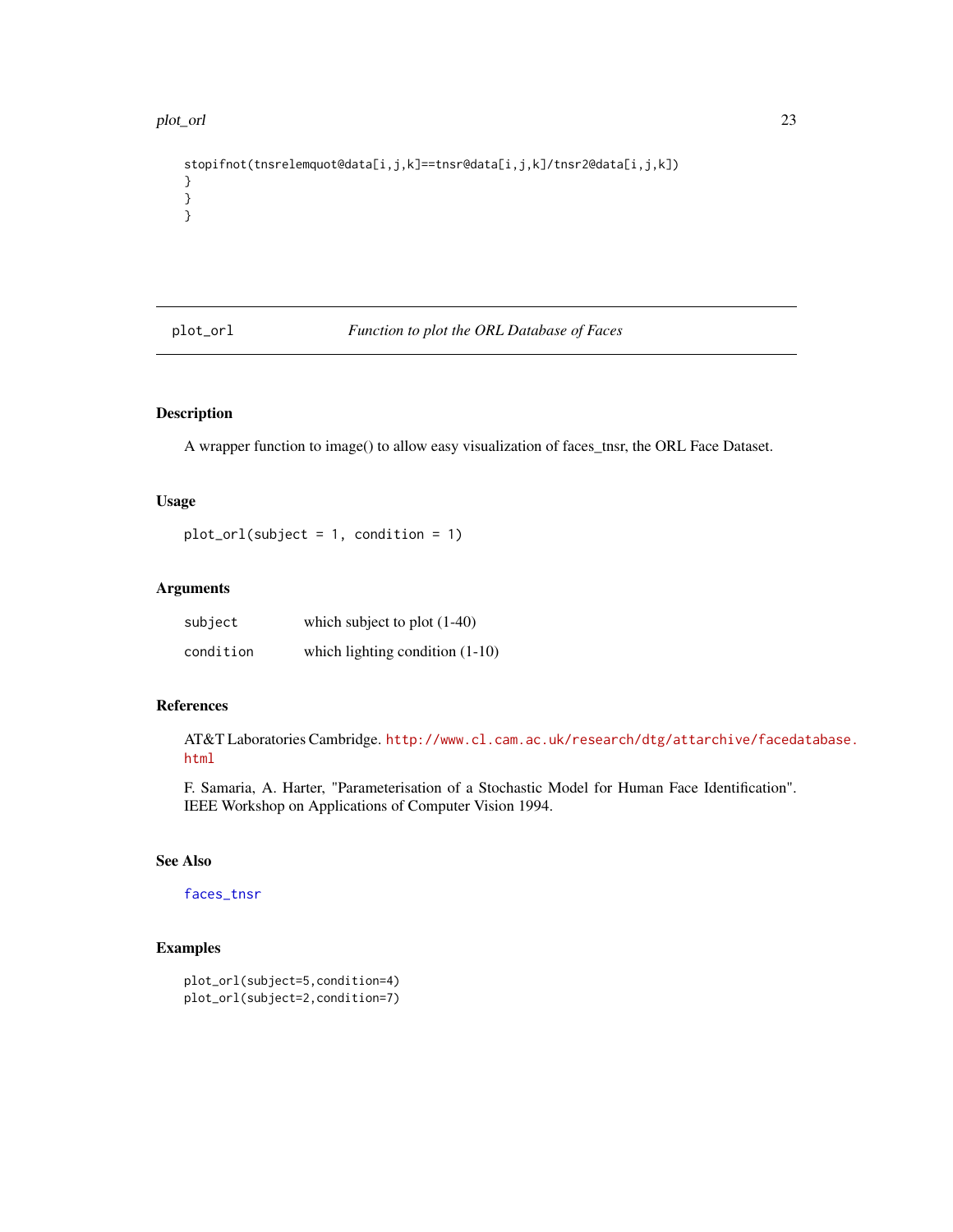<span id="page-23-2"></span><span id="page-23-0"></span>print-methods *Print for Tensor*

#### Description

Extend print for Tensor

#### Usage

```
## S4 method for signature 'Tensor'
print(x, \ldots)
```
#### Arguments

|          | the Tensor instance                             |
|----------|-------------------------------------------------|
| $\cdots$ | additional parameters to be passed into print() |

#### Details

 $print(x, \ldots)$ 

#### See Also

[show](#page-0-0)

#### Examples

```
tnsr <- rand_tensor()
print(tnsr)
```
<span id="page-23-1"></span>pvd *Population Value Decomposition*

#### Description

The default Population Value Decomposition (PVD) of a series of 2D images. Constructs populationlevel matrices P, V, and D to account for variances within as well as across the images. Structurally similar to Tucker ([tucker](#page-33-1)) and GLRAM ([mpca](#page-20-1)), but retains crucial differences. Requires 2\*n3 + 2 parameters to specified the final ranks of P, V, and D, where n3 is the third mode (how many images are in the set). Consult Crainiceanu et al. (2013) for the construction and rationale behind the PVD model.

#### Usage

```
pvd(tnsr, uranks = NULL, wranks = NULL, a = NULL, b = NULL)
```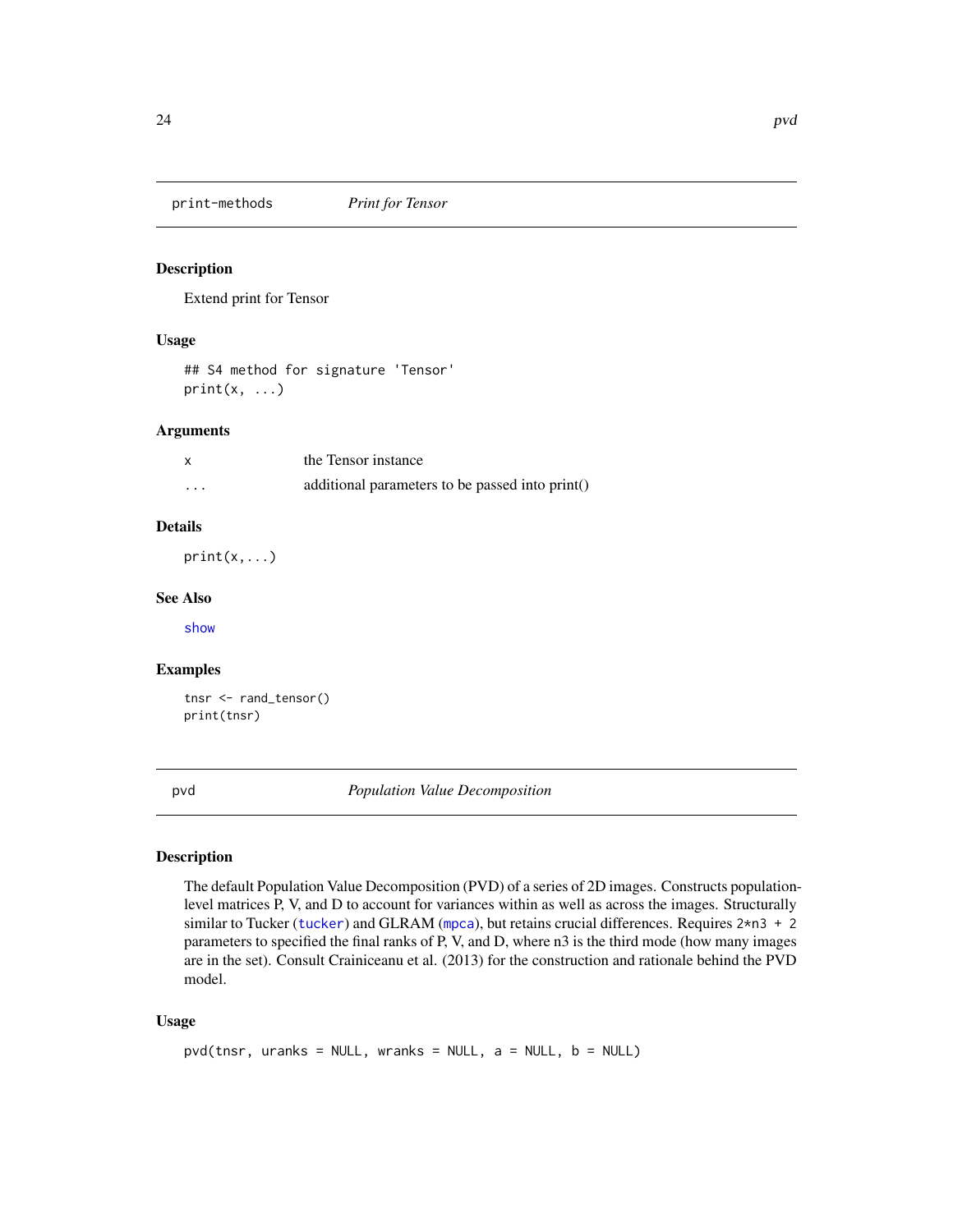#### pvd 25

#### Arguments

| tnsr   | 3-Tensor with the third mode being the measurement mode |
|--------|---------------------------------------------------------|
| uranks | ranks of the U matrices                                 |
| wranks | ranks of the W matrices                                 |
| a      | rank of $P = U$ %*%t(U)                                 |
| b      | rank of $D = W\$ * $X(t)$                               |

#### Details

The PVD is not an iterative method, but instead relies on n3 + 2separate PCA decompositions. The third mode is for how many images are in the set.

#### Value

a list containing the following:

- P population-level matrix  $P = U$ %\*%t(U), where U is constructed by stacking the truncated left eigenvectors of slicewise PCA along the third mode
- V a list of image-level core matrices
- D population-leve matrix  $D = W^* * * t(W)$ , where W is constructed by stacking the truncated right eigenvectors of slicewise PCA along the third mode
- est estimate of tnsr after compression

norm\_percent the percent of Frobenius norm explained by the approximation

fnorm\_resid the Frobenius norm of the error fnorm(est-tnsr)

#### References

C. Crainiceanu, B. Caffo, S. Luo, V. Zipunnikov, N. Punjabi, "Population value decomposition: a framework for the analysis of image populations". Journal of the American Statistical Association, 2013.

```
subject <- faces_tnsr[,,8,]
pvdD<-pvd(subject,uranks=rep(46,10),wranks=rep(56,10),a=46,b=56)
```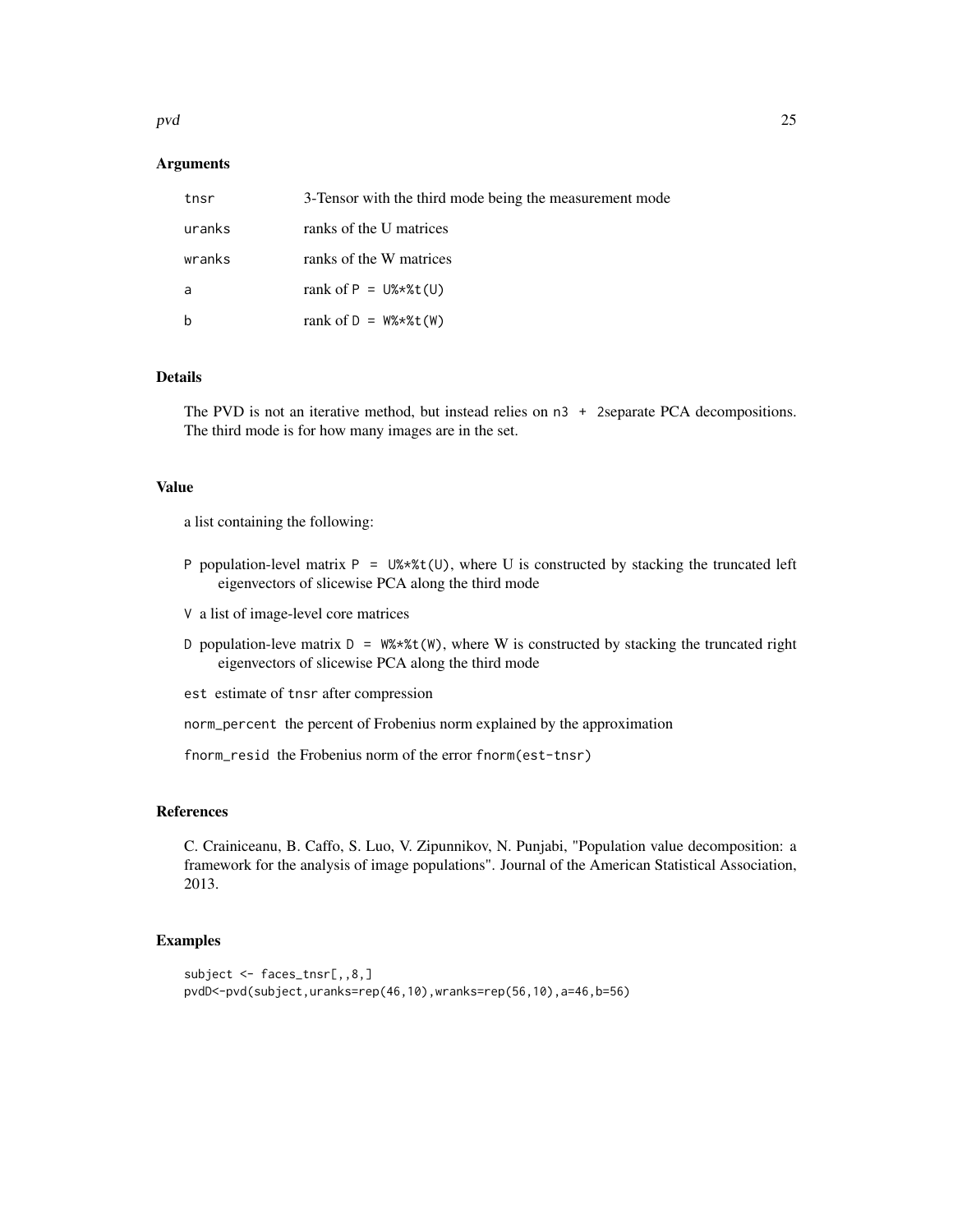<span id="page-25-1"></span><span id="page-25-0"></span>

Generate a Tensor with specified modes with iid normal(0,1) entries.

#### Usage

rand\_tensor(modes =  $c(3, 4, 5)$ , drop = FALSE)

#### Arguments

| modes | the modes of the output Tensor                    |
|-------|---------------------------------------------------|
| drop  | whether or not modes equal to 1 should be dropped |

#### Value

a Tensor object with modes given by modes

#### Note

Default rand\_tensor() generates a 3-Tensor with modes c(3,4,5).

### Examples

```
rand_tensor()
rand_tensor(c(4,4,4))
rand_tensor(c(10,2,1),TRUE)
```
rs\_fold *Row Space Folding of Matrix*

#### Description

DEPRECATED. Please see [k\\_fold](#page-15-1).

#### Usage

rs\_fold(mat, m = NULL, modes = NULL)

### Arguments

| mat   | matrix to be folded                 |
|-------|-------------------------------------|
| m     | the mode corresponding to rs_unfold |
| modes | the original modes of the tensor    |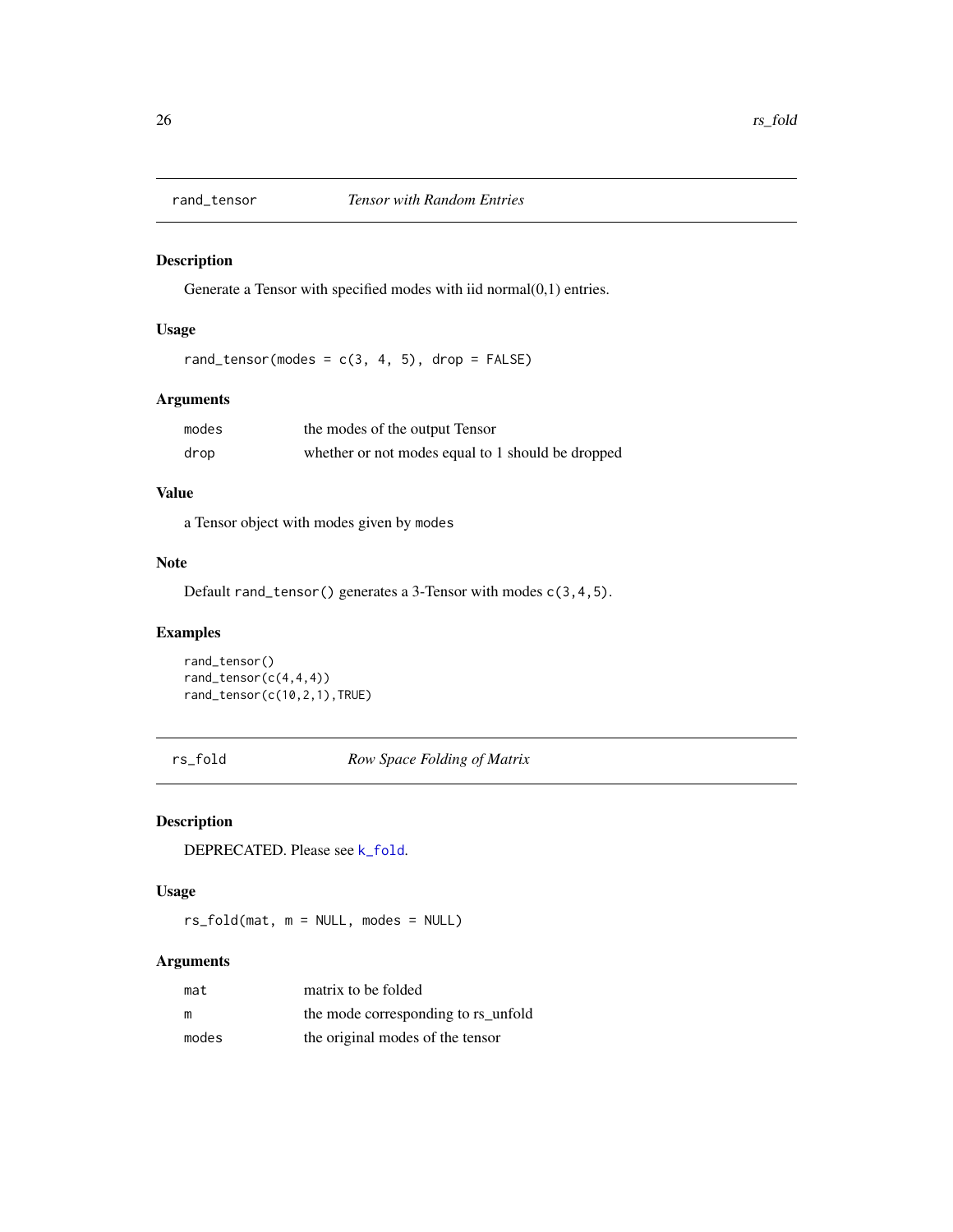<span id="page-26-2"></span><span id="page-26-0"></span>DEPRECATED. Please see [k\\_unfold-methods](#page-16-2) and [unfold-methods](#page-37-2).

#### Usage

```
rs_unfold(tnsr, m)
```
## S4 method for signature 'Tensor' rs\_unfold(tnsr, m = NULL)

#### Arguments

| tnsr | Tensor instance        |
|------|------------------------|
| m    | mode to be unfolded on |

#### Details

rs\_unfold(tnsr,m=NULL)

<span id="page-26-1"></span>show-methods *Show for Tensor*

### Description

Extend show for Tensor

#### Usage

```
## S4 method for signature 'Tensor'
show(object)
```
#### Arguments

| object                  | the Tensor instance                            |
|-------------------------|------------------------------------------------|
| $\cdot$ $\cdot$ $\cdot$ | additional parameters to be passed into show() |

#### Details

show(object)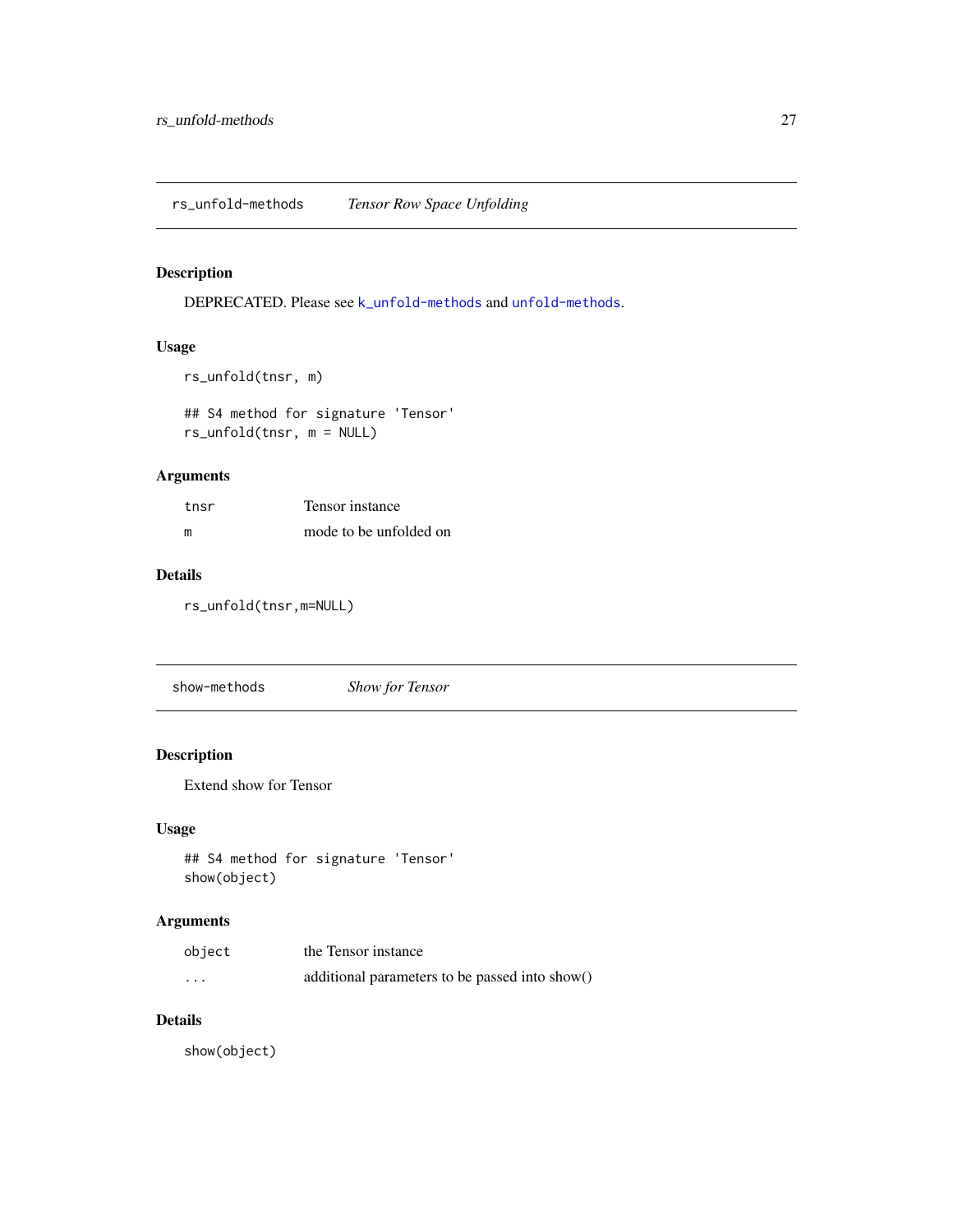#### <span id="page-27-0"></span>28 t-methods and the contract of the contract of the contract of the contract of the contract of the contract of the contract of the contract of the contract of the contract of the contract of the contract of the contract

#### See Also

[print](#page-0-0)

#### Examples

```
tnsr <- rand_tensor()
tnsr
```
<span id="page-27-1"></span>t-methods *Tensor Transpose*

#### Description

Implements the tensor transpose based on block circulant matrices (Kilmer et al. 2013) for 3 tensors.

#### Usage

## S4 method for signature 'Tensor'  $t(x)$ 

#### Arguments

x a 3-tensor

#### Details

 $t(x)$ 

#### Value

tensor transpose of x

#### References

M. Kilmer, K. Braman, N. Hao, and R. Hoover, "Third-order tensors as operators on matrices: a theoretical and computational framework with applications in imaging". SIAM Journal on Matrix Analysis and Applications 2013.

```
tnsr <- rand_tensor()
identical(t(tnsr)@data[,,1],t(tnsr@data[,,1]))
identical(t(tnsr)@data[,,2],t(tnsr@data[,,5]))
identical(t(t(tnsr)),tnsr)
```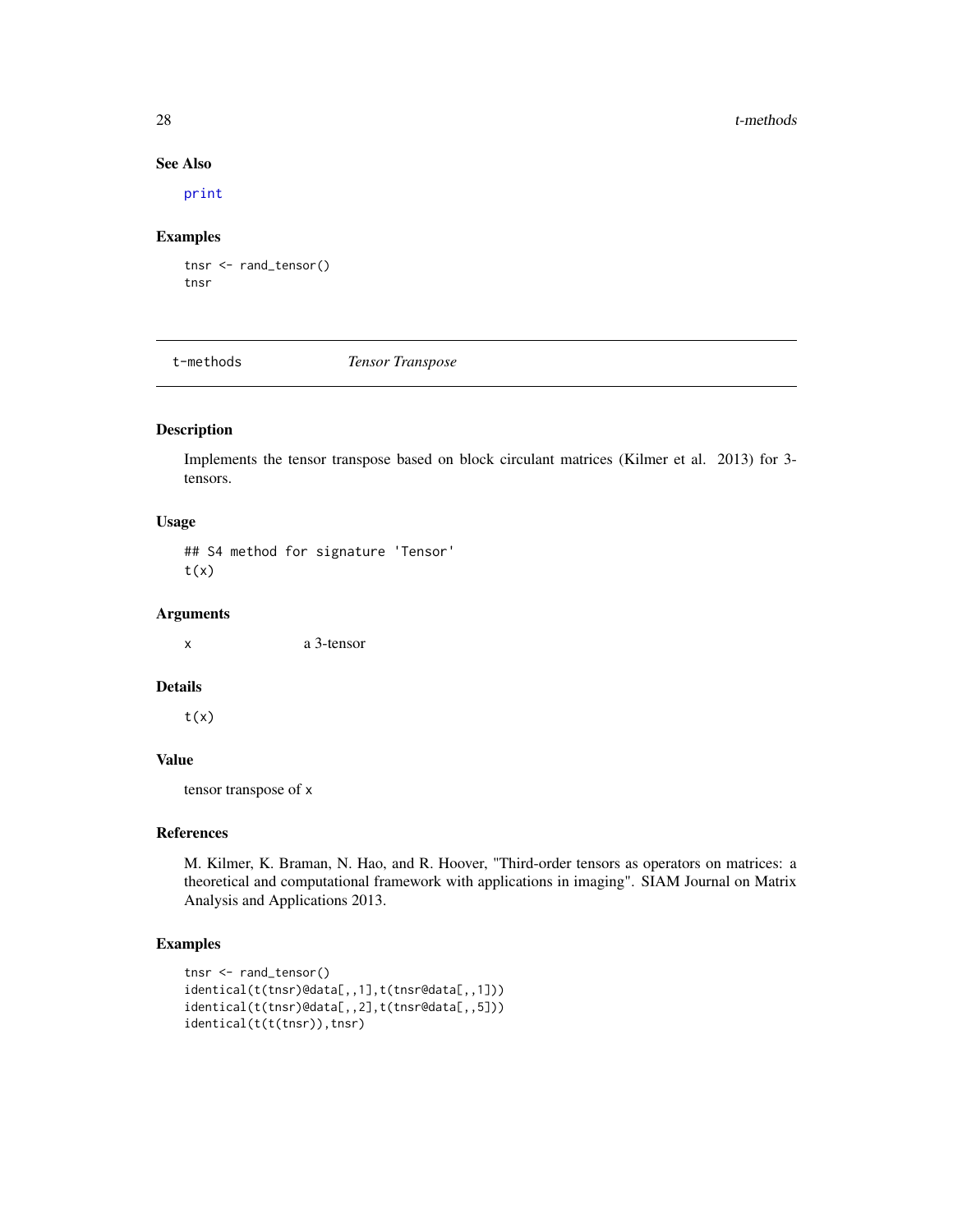<span id="page-28-2"></span><span id="page-28-0"></span>tail-methods *Tail for Tensor*

## Description

Extend tail for Tensor

#### Usage

## S4 method for signature 'Tensor'  $tail(x, \ldots)$ 

#### Arguments

| X                       | the Tensor instance                            |
|-------------------------|------------------------------------------------|
| $\cdot$ $\cdot$ $\cdot$ | additional parameters to be passed into tail() |

#### Details

 $tail(x,...)$ 

#### See Also

[head-methods](#page-9-2)

#### Examples

```
tnsr <- rand_tensor()
tail(tnsr)
```
<span id="page-28-1"></span>Tensor-class *S4 Class for a Tensor*

#### Description

An S4 class for a tensor with arbitrary number of modes. The Tensor class extends the base 'array' class to include additional tensor manipulation (folding, unfolding, reshaping, subsetting) as well as a formal class definition that enables more explicit tensor algebra.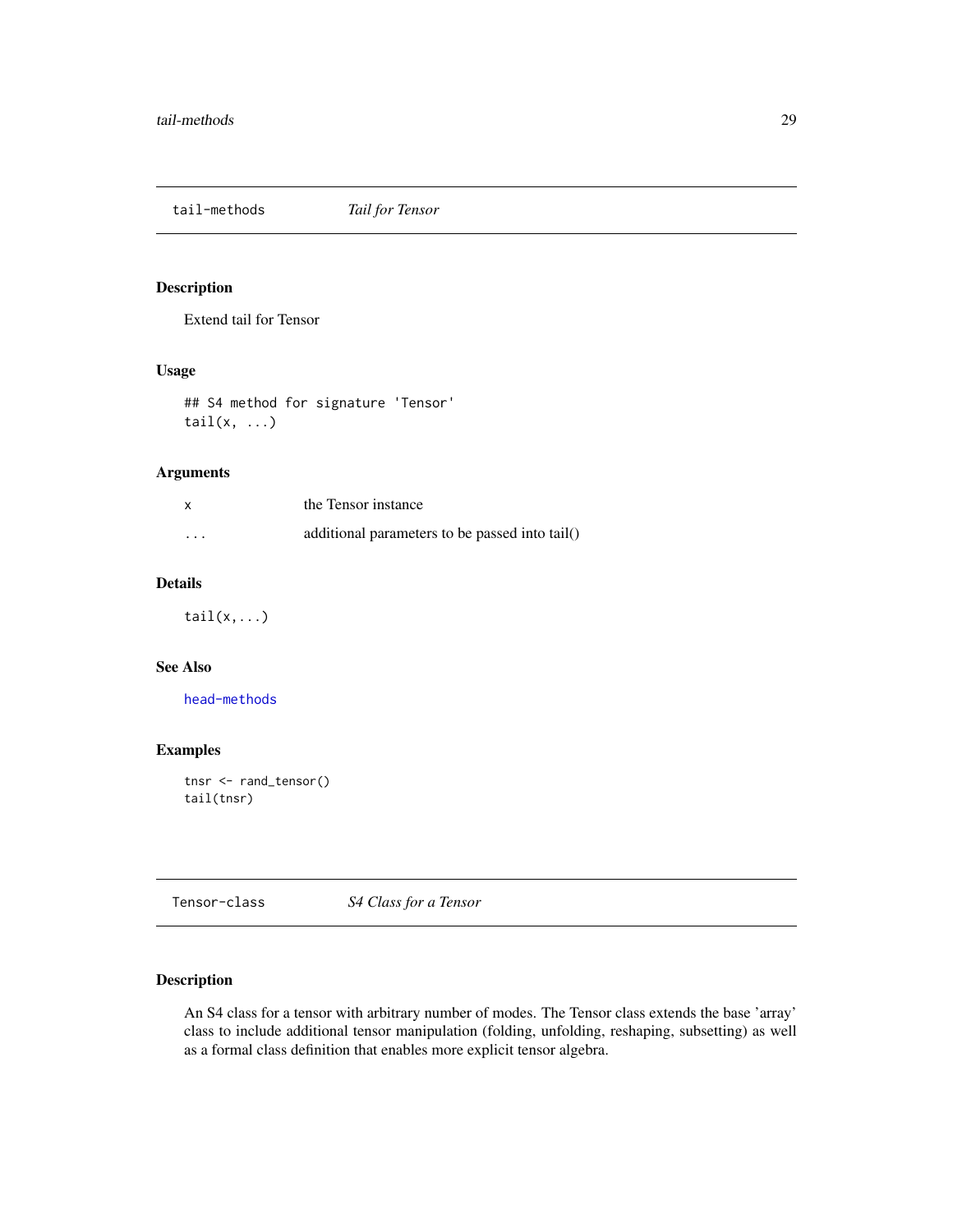#### Details

This can be seen as a wrapper class to the base array class. While it is possible to create an instance using new, it is also possible to do so by passing the data into as. tensor.

Each slot of a Tensor instance can be obtained using @.

The following methods are overloaded for the Tensor class: [dim-methods](#page-6-2), [head-methods](#page-9-2), [tail-methods](#page-28-2), [print-methods](#page-23-2), [show-methods](#page-26-1), element-wise array operations, array subsetting (extract via '['), array subset replacing (replace via  $\leq$   $\leq$   $\cdot$ ), and [tperm-methods](#page-31-2), which is a wrapper around the base aperm method.

To sum across any one mode of a tenor, use the function [modeSum-methods](#page-19-2). To compute the mean across any one mode, use [modeMean-methods](#page-18-2).

You can always unfold any Tensor into a matrix, and the [unfold-methods](#page-37-2), [k\\_unfold-methods](#page-16-2), and [matvec-methods](#page-17-2) methods are for that purpose. The output can be kept as a Tensor with 2 modes or a matrix object. The vectorization function is also provided as vec. See the attached vignette for a visualization of the different unfoldings.

Conversion from array/matrix to Tensor is facilitated via [as.tensor](#page-3-2). To convert from a Tensor instance, simply invoke @data.

The Frobenius norm of the Tensor is given by [fnorm-methods](#page-7-1), while the inner product between two Tensors (of equal modes) is given by [innerProd-methods](#page-12-2). You can also sum through any one mode to obtain the K-1 Tensor sum using [modeSum-methods](#page-19-2). [modeMean-methods](#page-18-2) provides similar functionality to obtain the K-1 Tensor mean. These are primarily meant to be used internally but may be useful in doing statistics with Tensors.

For Tensors with 3 modes, we also overloaded t (transpose) defined by Kilmer et.al (2013). See [t-methods](#page-27-1).

To create a Tensor with i.i.d. random normal(0, 1) entries, see [rand\\_tensor](#page-25-1).

#### **Slots**

num\_modes number of modes (integer)

modes vector of modes (integer), aka sizes/extents/dimensions

data actual data of the tensor, which can be 'array' or 'vector'

#### Methods

```
[ signature(tnsr = "Tensor"): ...
\left[ \left\langle \cdot \right\rangle signature(tnsr = "Tensor"): ...
matvec signature(tnsr = "Tensor"): ...
dim signature(tnsr = "Tensor"): ...
fnorm signature(tnsr = "Tensor"): ...
head signature(tnsr = "Tensor"): ...
initialize signature(.Object = "Tensor"): ...
innerProd signature(tnsr1 = "Tensor", tnsr2 = "Tensor"): ...
modeMean signature(tnsr = "Tensor"): ...
```
<span id="page-29-0"></span>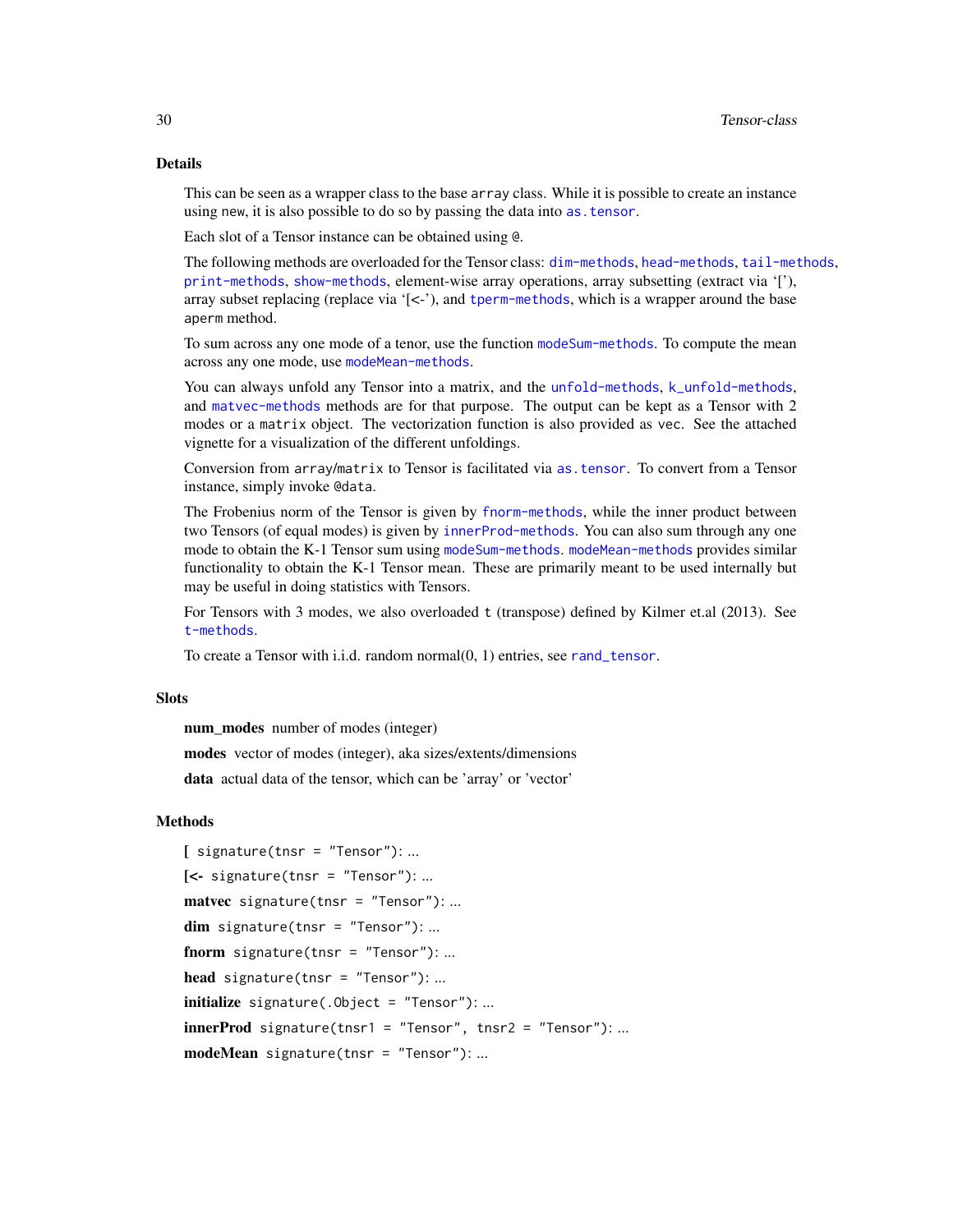#### <span id="page-30-0"></span>Tensor-class 31

modeSum signature(tnsr = "Tensor"): ...

```
Ops signature(e1 = "array", e2 = "Tensor"): ...
Ops signature(e1 = "numeric", e2 = "Tensor"): ...
Ops signature(e1 = "Tensor", e2 = "array"): ...
Ops signature(e1 = "Tensor", e2 = "numeric"): ...
Ops signature(e1 = "Tensor", e2 = "Tensor"): ...
print signature(tnsr = "Tensor"): ...
k_unfold signature(tnsr = "Tensor"): ...
show signature(tnsr = "Tensor"): ...
t signature(tnsr = "Tensor"): ...
tail signature(tnsr = "Tensor"): ...
unfold signature(tnsr = "Tensor"): ...
tperm signature(tnsr = "Tensor"): ...
image signature(tnsr = "Tensor"): ...
```
#### Note

All of the decompositions and regression models in this package require a Tensor input.

#### Author(s)

James Li<jamesyili@gmail.com>

#### References

James Li, Jacob Bien, Martin T. Wells (2018). rTensor: An R Package for Multidimensional Array (Tensor) Unfolding, Multiplication, and Decomposition. Journal of Statistical Software, 87(10), 1-31. URL http://www.jstatsoft.org/v087/i10/.

#### See Also

[as.tensor](#page-3-2)

```
tnsr <- rand_tensor()
class(tnsr)
tnsr
print(tnsr)
dim(tnsr)
tnsr@num_modes
tnsr@data
```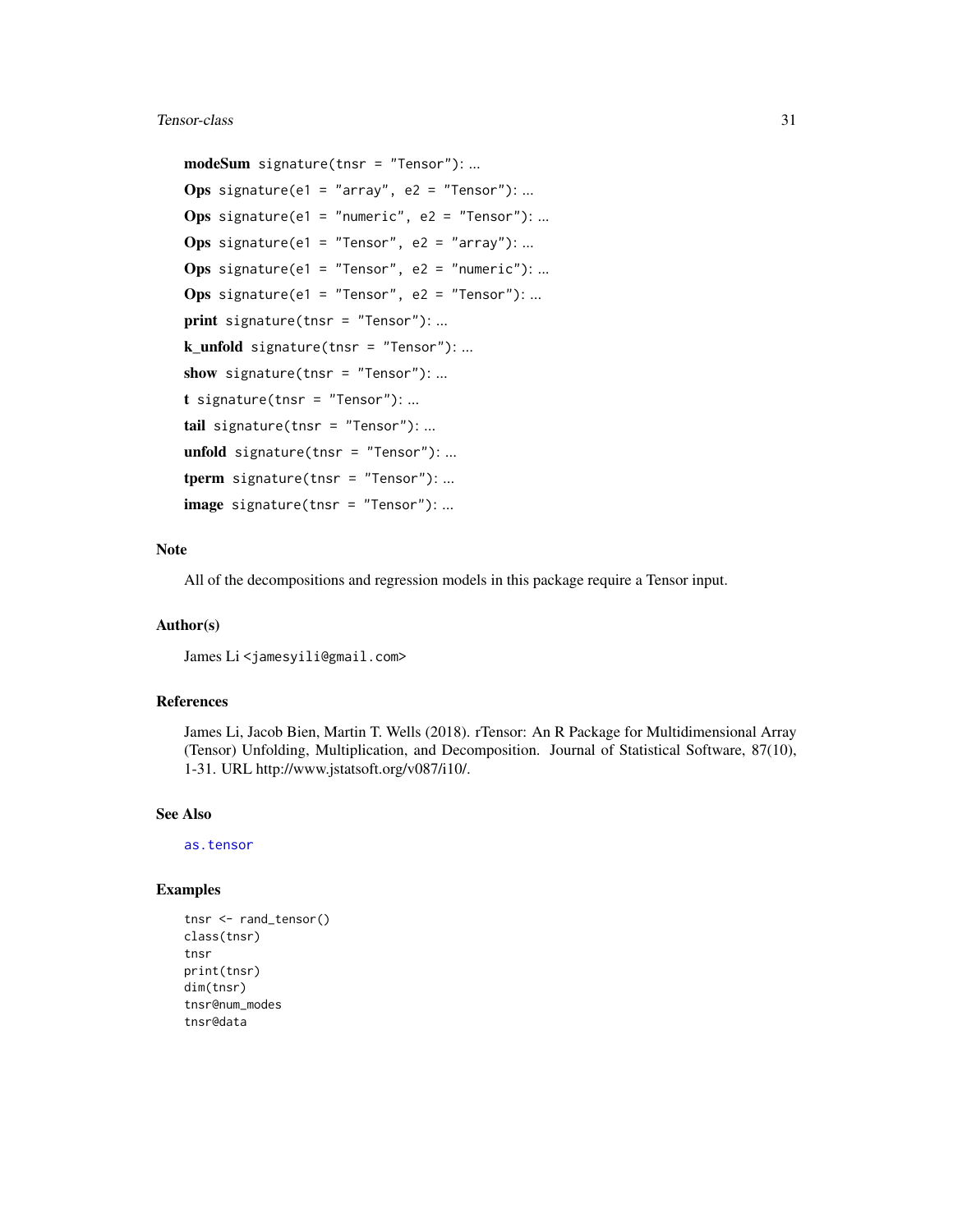<span id="page-31-2"></span><span id="page-31-0"></span>

Overloads aperm for Tensor class for convenience.

#### Usage

```
tperm(tnsr, perm, ...)
```
## S4 method for signature 'Tensor' tperm(tnsr, perm, ...)

### Arguments

| tnsr                    | the Tensor instance                           |
|-------------------------|-----------------------------------------------|
| perm                    | the new permutation of the current modes      |
| $\cdot$ $\cdot$ $\cdot$ | additional parameters to be passed into aperm |

### Details

tperm(tnsr,perm=NULL,...)

#### Examples

```
tnsr \leq rand_tensor(c(3,4,5))
dim(tperm(tnsr,perm=c(2,1,3)))
dim(tperm(tnsr,perm=c(1,3,2)))
```
<span id="page-31-1"></span>ttl *Tensor Times List*

#### Description

Contracted (m-Mode) product between a Tensor of arbitrary number of modes and a list of matrices. The result is folded back into Tensor.

#### Usage

ttl(tnsr, list\_mat, ms = NULL)

#### Arguments

| tnsr     | Tensor object with K modes                                                  |
|----------|-----------------------------------------------------------------------------|
| list mat | a list of matrices                                                          |
| ms       | a vector of modes to contract on (order should match the order of list_mat) |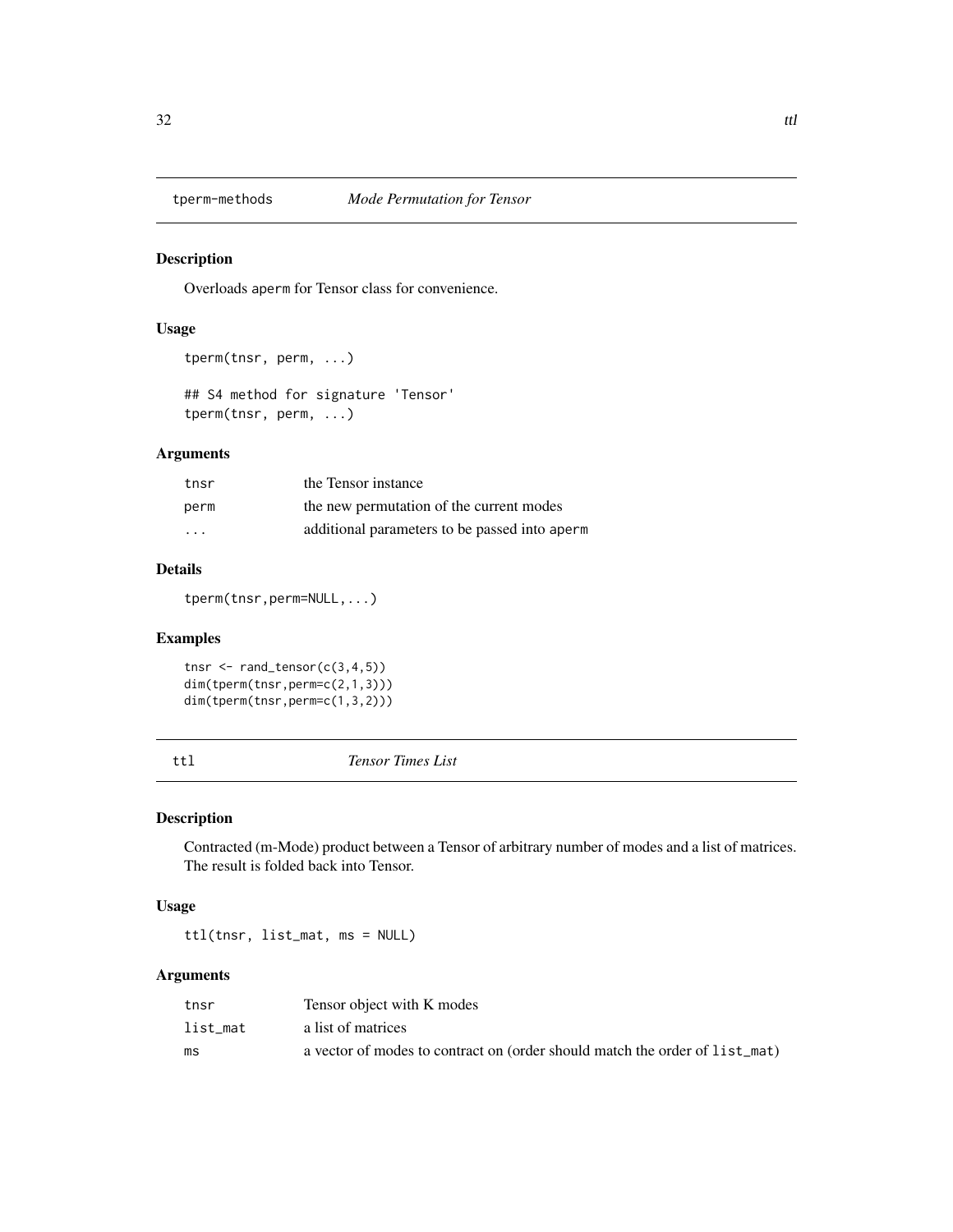#### <span id="page-32-0"></span>Details

Performs ttm repeated for a single Tensor and a list of matrices on multiple modes. For instance, suppose we want to do multiply a Tensor object tnsr with three matrices mat1, mat2, mat3 on modes 1, 2, and 3. We could do ttm(ttm(ttm(tnsr,mat1,1),mat2,2),3), or we could do  $ttl(tnsr, list(mat1, mat2, mat3), c(1, 2, 3))$ . The order of the matrices in the list should obviously match the order of the modes. This is a common operation for various Tensor decompositions such as CP and Tucker. For the math on the m-Mode Product, see Kolda and Bader (2009).

#### Value

Tensor object with K modes

#### Note

The returned Tensor does not drop any modes equal to 1.

#### References

T. Kolda, B. Bader, "Tensor decomposition and applications". SIAM Applied Mathematics and Applications 2009.

#### See Also

[ttm](#page-32-1)

#### Examples

```
tnsr <- new("Tensor",3L,c(3L,4L,5L),data=runif(60))
list \leftarrow list('mat' = matrix(runif(30), ncol=3),'mat2' = matrix(runif(40),ncol=4),'mat3' = matrix(runif(50),ncol=5))ttl(tnsr,lizt,ms=c(1,2,3))
```
<span id="page-32-1"></span>ttm *Tensor Times Matrix (m-Mode Product)*

#### Description

Contracted (m-Mode) product between a Tensor of arbitrary number of modes and a matrix. The result is folded back into Tensor.

#### Usage

ttm(tnsr, mat, m = NULL)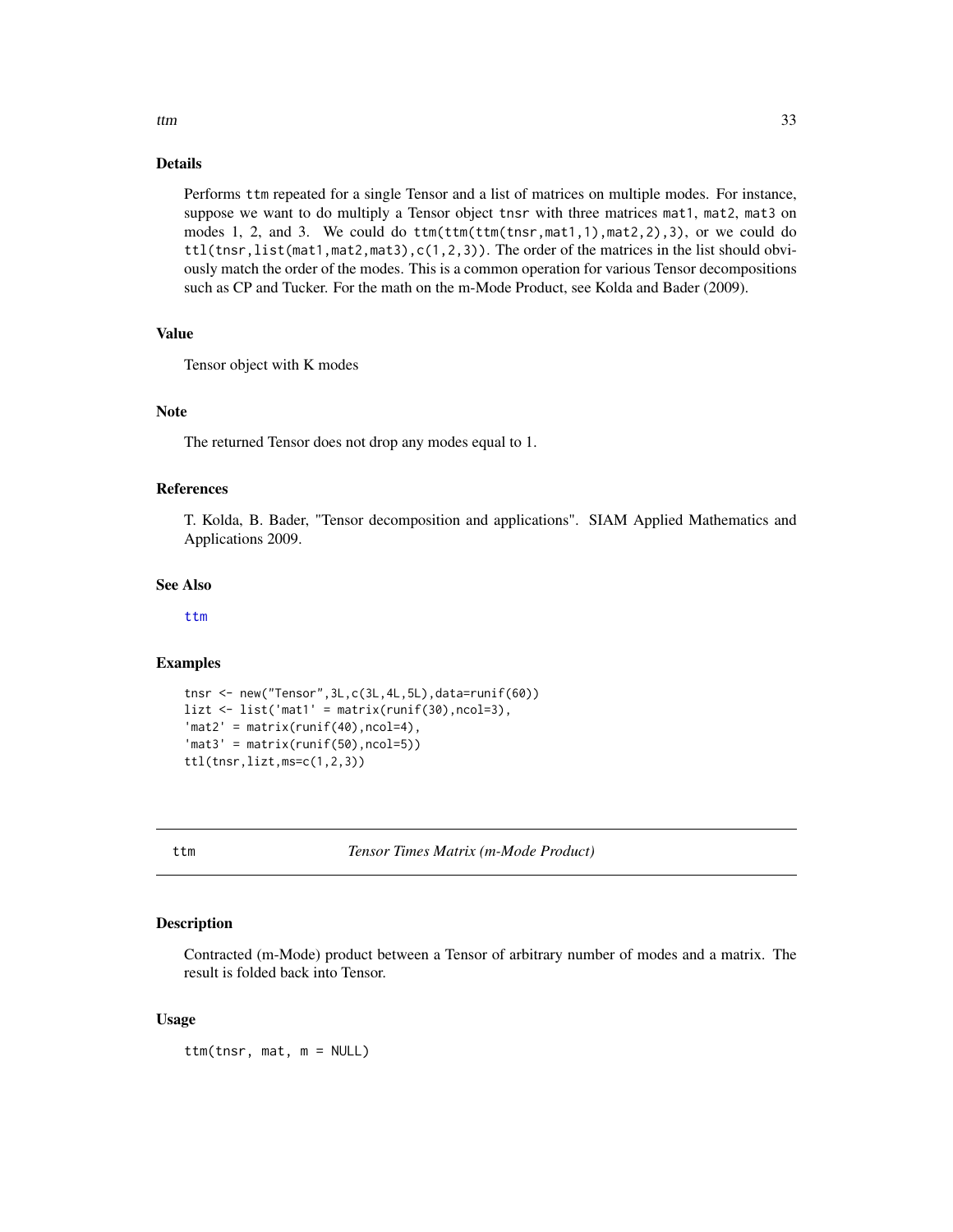<span id="page-33-0"></span>34 tucker

#### Arguments

| tnsr | Tensor object with K modes                                   |
|------|--------------------------------------------------------------|
| mat  | input matrix with same number columns as the mth mode of the |
| m    | the mode to contract on                                      |

#### Details

By definition, rs\_unfold(ttm(tnsr,mat),m) = mat%\*%rs\_unfold(tnsr,m), so the number of columns in mat must match the mth mode of tnsr. For the math on the m-Mode Product, see Kolda and Bader (2009).

#### Value

a Tensor object with K modes

#### Note

The mth mode of tnsr must match the number of columns in mat. By default, the returned Tensor does not drop any modes equal to 1.

#### References

T. Kolda, B. Bader, "Tensor decomposition and applications". SIAM Applied Mathematics and Applications 2009.

#### See Also

[ttl](#page-31-1), [rs\\_unfold-methods](#page-26-2)

#### Examples

```
tnsr <- new("Tensor",3L,c(3L,4L,5L),data=runif(60))
mat <- matrix(runif(50),ncol=5)
ttm(tnsr,mat,m=3)
```
<span id="page-33-1"></span>

tucker *Tucker Decomposition*

#### Description

The Tucker decomposition of a tensor. Approximates a K-Tensor using a n-mode product of a core tensor (with modes specified by ranks) with orthogonal factor matrices. If there is no truncation in one of the modes, then this is the same as the MPCA, [mpca](#page-20-1). If there is no truncation in all the modes (i.e. ranks = tnsr@modes), then this is the same as the HOSVD, [hosvd](#page-10-1). This is an iterative algorithm, with two possible stopping conditions: either relative error in Frobenius norm has gotten below tol, or the max\_iter number of iterations has been reached. For more details on the Tucker decomposition, consult Kolda and Bader (2009).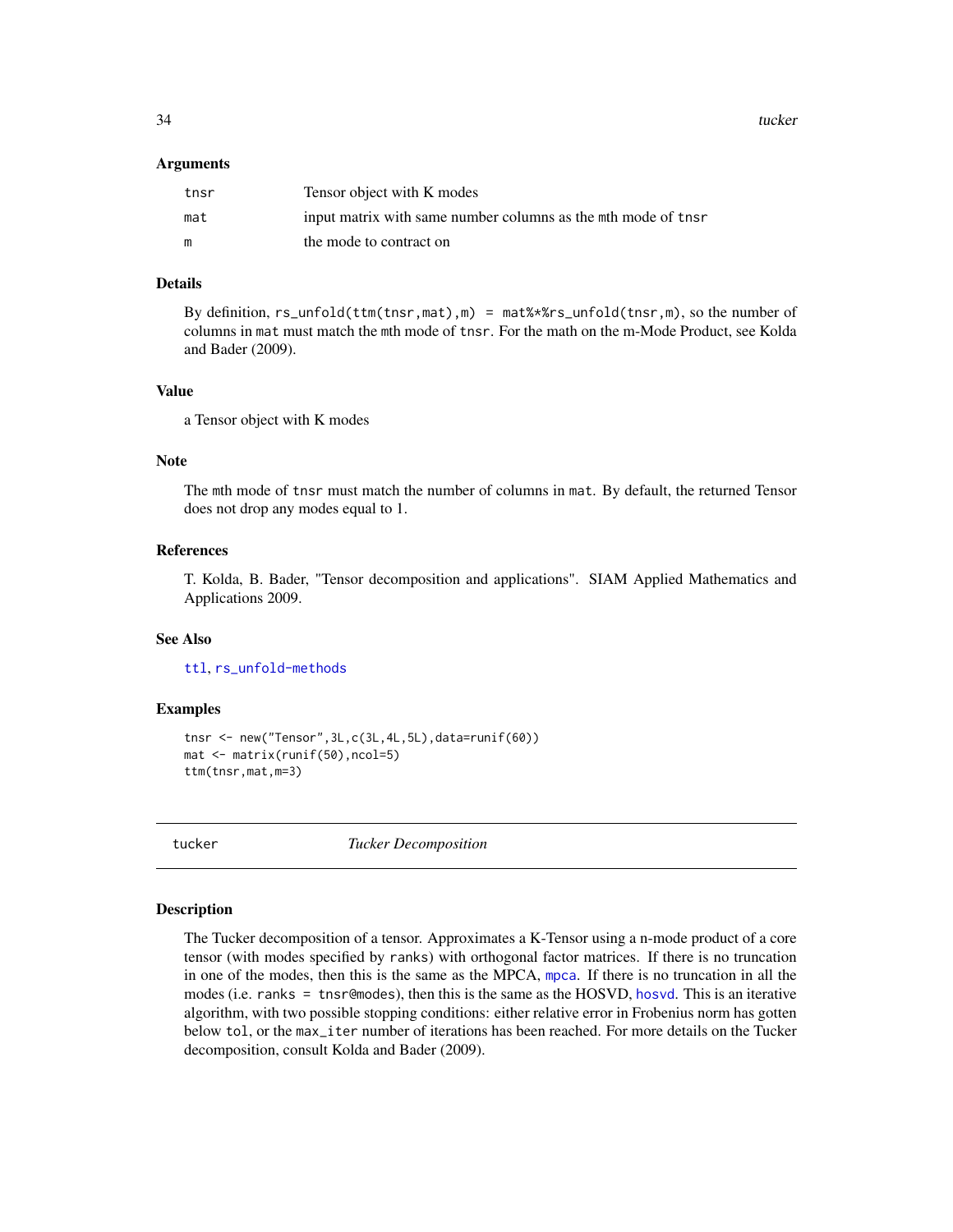#### <span id="page-34-0"></span>tucker 35

#### Usage

 $tucker(tnsr, ranks = NULL, max\_iter = 25, tol = 1e-05)$ 

#### Arguments

| tnsr     | Tensor with K modes                                   |
|----------|-------------------------------------------------------|
| ranks    | a vector of the modes of the output core Tensor       |
| max iter | maximum number of iterations if error stays above tol |
| tol      | relative Frobenius norm error tolerance               |

#### Details

Uses the Alternating Least Squares (ALS) estimation procedure also known as Higher-Order Orthogonal Iteration (HOOI). Intialized using a (Truncated-)HOSVD. A progress bar is included to help monitor operations on large tensors.

#### Value

a list containing the following:

- Z the core tensor, with modes specified by ranks
- U a list of orthgonal factor matrices one for each mode, with the number of columns of the matrices given by ranks
- conv whether or not resid < tol by the last iteration
- est estimate of tnsr after compression
- norm\_percent the percent of Frobenius norm explained by the approximation
- fnorm\_resid the Frobenius norm of the error fnorm(est-tnsr)
- all\_resids vector containing the Frobenius norm of error for all the iterations

#### Note

The length of ranks must match tnsr@num\_modes.

#### References

T. Kolda, B. Bader, "Tensor decomposition and applications". SIAM Applied Mathematics and Applications 2009.

#### See Also

[hosvd](#page-10-1), [mpca](#page-20-1)

```
tnsr \leq rand_tensor(c(4,4,4,4))
tuckerD <- tucker(tnsr,ranks=c(2,2,2,2))
tuckerD$conv
tuckerD$norm_percent
plot(tuckerD$all_resids)
```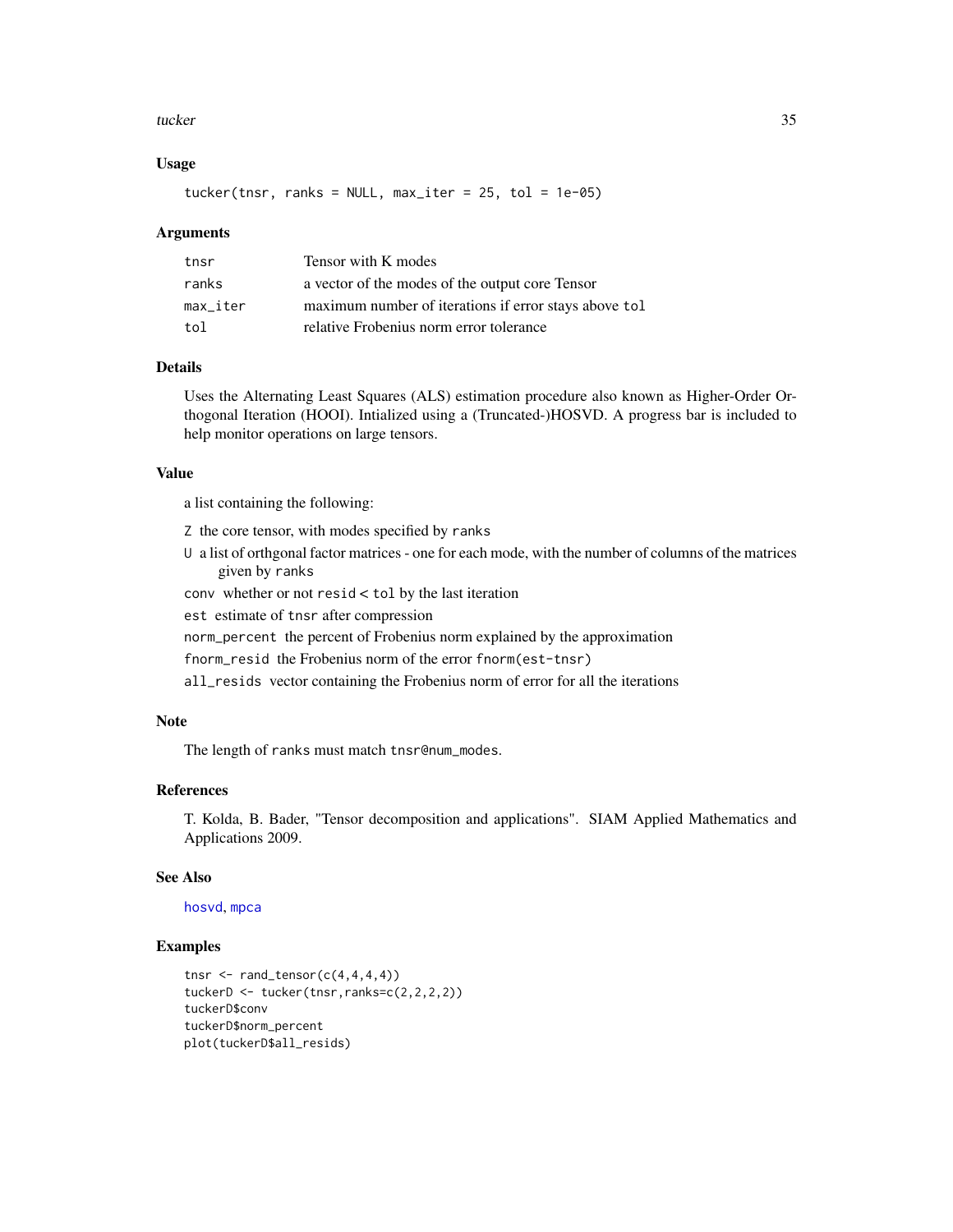<span id="page-35-1"></span><span id="page-35-0"></span>

Implements T-MULT based on block circulant matrices (Kilmer et al. 2013) for 3-tensors.

#### Usage

 $t_mult(x, y)$ 

#### Arguments

| x | a 3-tensor       |
|---|------------------|
| y | another 3-tensor |

#### Details

Uses the Fast Fourier Transform (FFT) speed up suggested by Kilmer et al. 2013 instead of explicitly constructing the block circulant matrix. For the mathematical details of T-MULT, see Kilmer et al. (2013).

#### Value

```
tensor product between x and y
```
#### Note

This only works (so far) between 3-Tensors.

#### References

M. Kilmer, K. Braman, N. Hao, and R. Hoover, "Third-order tensors as operators on matrices: a theoretical and computational framework with applications in imaging". SIAM Journal on Matrix Analysis and Applications 2013.

```
tnsr <- new("Tensor",3L,c(3L,4L,5L),data=runif(60))
tnsr2 <- new("Tensor",3L,c(4L,3L,5L),data=runif(60))
t_mult(tnsr, tnsr2)
```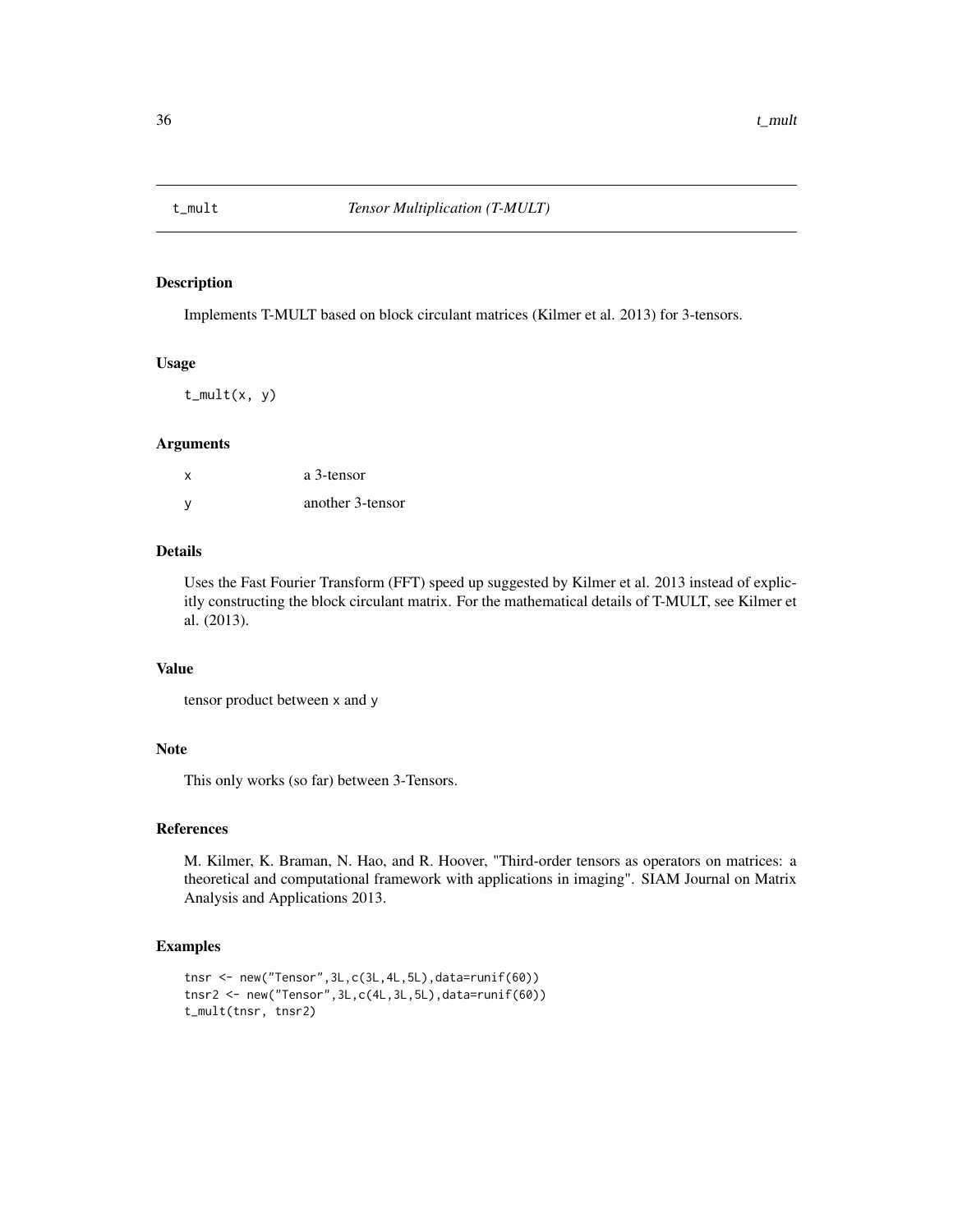<span id="page-36-1"></span><span id="page-36-0"></span>

TSVD for a 3-Tensor. Constructs 3-Tensors  $\cup$ , S, V such that tnsr = t\_mult(t\_mult( $\cup$ ,S),t(V)). U and V are orthgonal 3-Tensors with orthogonality defined in Kilmer et al. (2013), and S is a 3- Tensor consists of facewise diagonal matrices. For more details on the TSVD, consult Kilmer et al. (2013).

#### Usage

t\_svd(tnsr)

#### Arguments

tnsr 3-Tensor to decompose via TSVD

#### Value

a list containing the following:

U the left orthgonal 3-Tensor

V the right orthgonal 3-Tensor

S the middle 3-Tensor consisting of face-wise diagonal matrices

#### Note

Computation involves complex values, but if the inputs are real, then the outputs are also real. Some loss of precision occurs in the truncation of the imaginary components during the FFT and inverse FFT.

#### References

M. Kilmer, K. Braman, N. Hao, and R. Hoover, "Third-order tensors as operators on matrices: a theoretical and computational framework with applications in imaging". SIAM Journal on Matrix Analysis and Applications 2013.

#### See Also

[t\\_mult](#page-35-1), [t\\_svd\\_reconstruct](#page-37-1)

```
tnsr <- rand_tensor()
tsvdD \leftarrow t_svd(tnsr)
```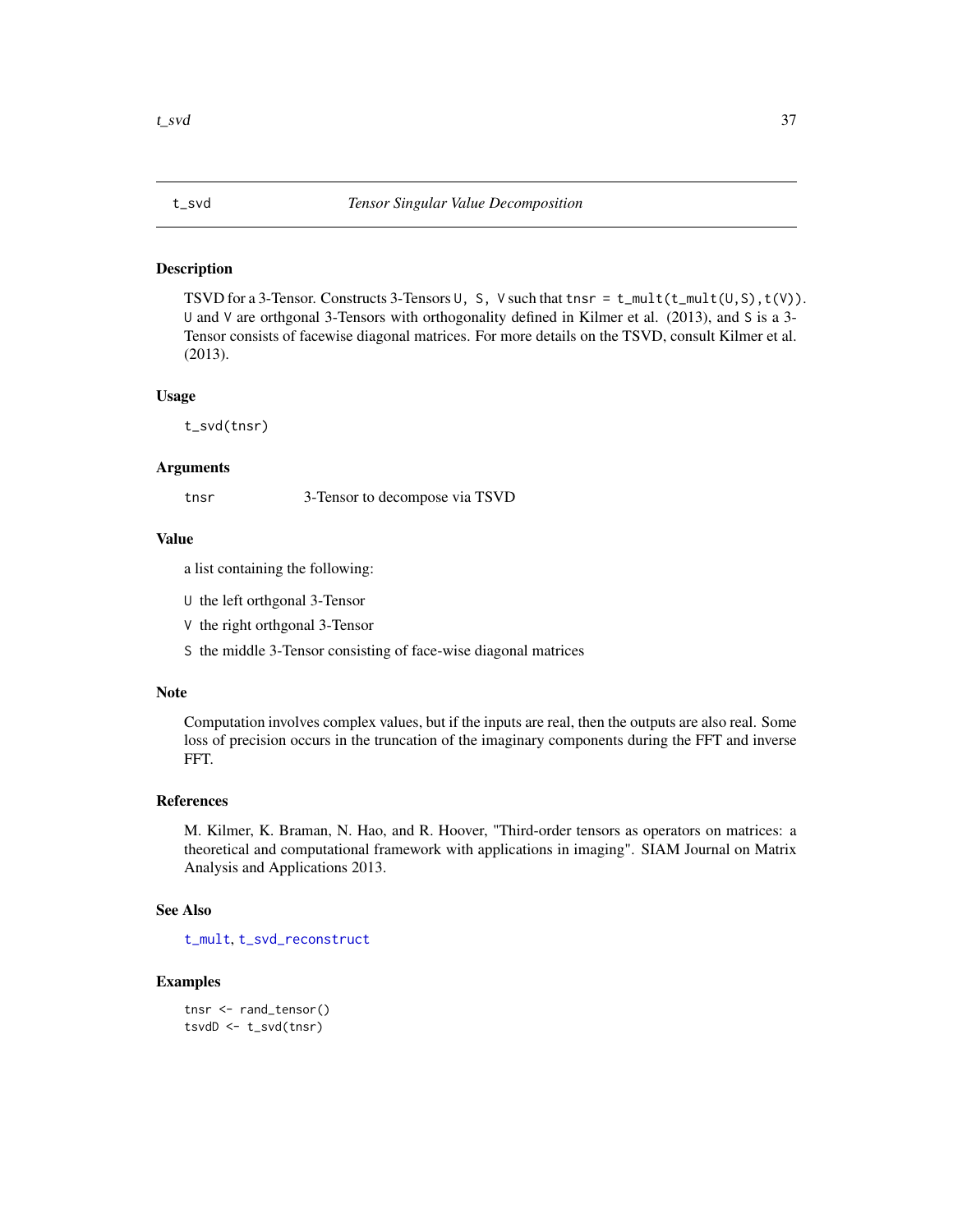<span id="page-37-1"></span><span id="page-37-0"></span>t\_svd\_reconstruct *Reconstruct Tensor From TSVD*

#### Description

Reconstruct the original 3-Tensor after it has been decomposed into  $\cup$ , S, V via [t\\_svd](#page-36-1).

#### Usage

```
t_svd_reconstruct(L)
```
#### Arguments

L list that is an output from [t\\_svd](#page-36-1)

#### Value

a 3-Tensor

#### See Also

[t\\_svd](#page-36-1)

#### Examples

tnsr <- rand\_tensor(c(10,10,10)) tsvdD <- t\_svd(tnsr) 1 - fnorm(t\_svd\_reconstruct(tsvdD)-tnsr)/fnorm(tnsr)

<span id="page-37-2"></span>unfold-methods *Tensor Unfolding*

#### Description

Unfolds the tensor into a matrix, with the modes in rs onto the rows and modes in cs onto the columns. Note that  $c(rs, cs)$  must have the same elements (order doesn't matter) as  $x$ @modes. Within the rows and columns, the order of the unfolding is determined by the order of the modes. This convention is consistent with Kolda and Bader (2009).

#### Usage

```
unfold(tnsr, row_idx, col_idx)
## S4 method for signature 'Tensor'
unfold(tnsr, row_idx = NULL, col_idx = NULL)
```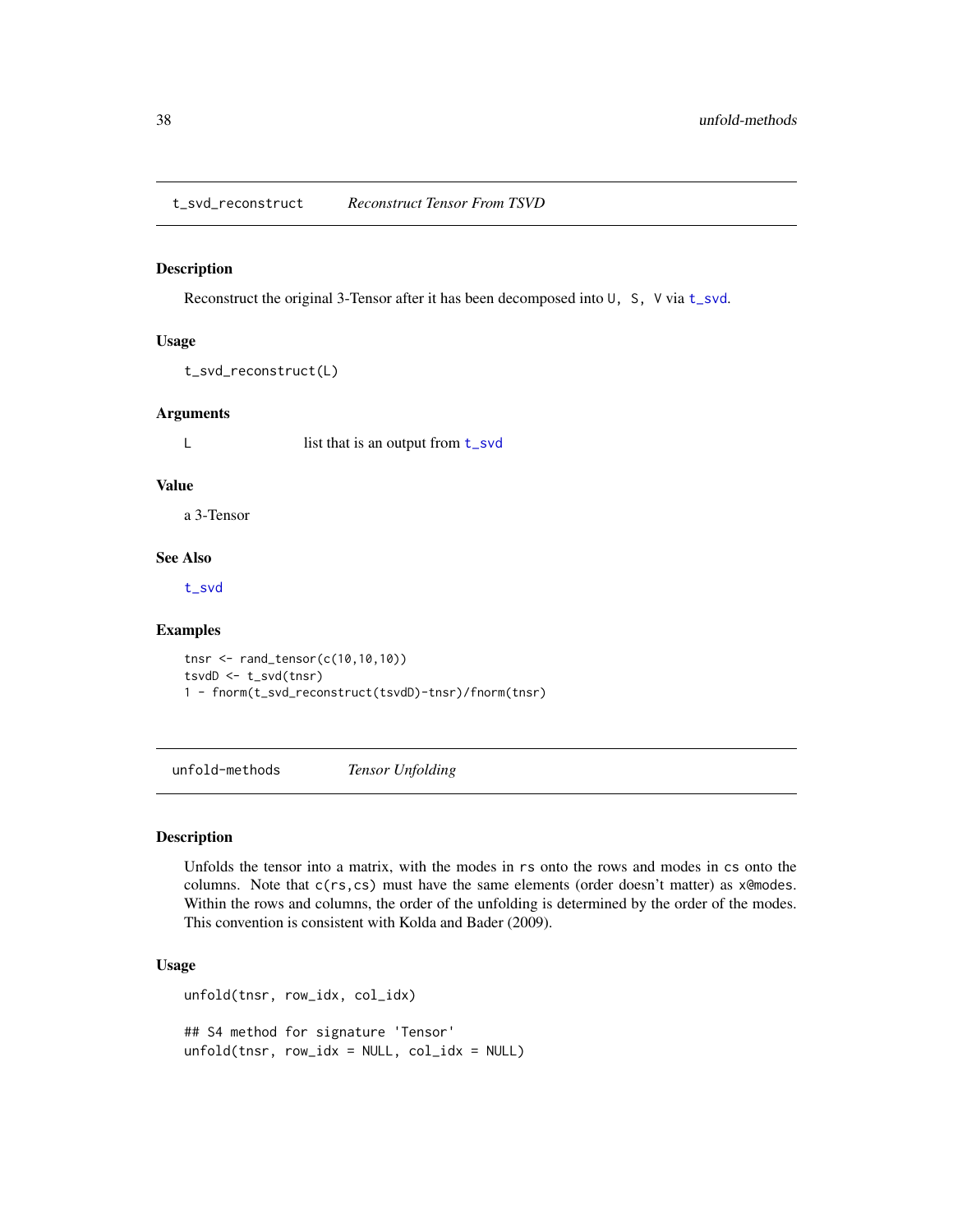#### <span id="page-38-0"></span>unmatvec 39

#### **Arguments**

| tnsr    | the Tensor instance                                   |
|---------|-------------------------------------------------------|
| row idx | the indices of the modes to map onto the row space    |
| col idx | the indices of the modes to map onto the column space |

#### Details

For Row Space Unfolding or m-mode Unfolding, see [rs\\_unfold-methods](#page-26-2). For Column Space Unfolding or matvec, see [cs\\_unfold-methods](#page-5-1).

[vec-methods](#page-39-1) returns the vectorization of the tensor.

unfold(tnsr,row\_idx=NULL,col\_idx=NULL)

#### Value

matrix with prod(row\_idx) rows and prod(col\_idx) columns

#### References

T. Kolda, B. Bader, "Tensor decomposition and applications". SIAM Applied Mathematics and Applications 2009.

#### See Also

[k\\_unfold-methods](#page-16-2) and [matvec-methods](#page-17-2)

#### Examples

```
tnsr <- rand_tensor()
matT3<-unfold(tnsr,row_idx=2,col_idx=c(3,1))
```
<span id="page-38-1"></span>unmatvec *Unmatvec Folding of Matrix*

#### Description

The inverse operation to [matvec-methods](#page-17-2), turning a matrix into a Tensor. For a full account of matrix folding/unfolding operations, consult Kolda and Bader (2009).

#### Usage

unmatvec(mat, modes = NULL)

#### Arguments

| mat   | matrix to be folded into a Tensor |
|-------|-----------------------------------|
| modes | the modes of the output Tensor    |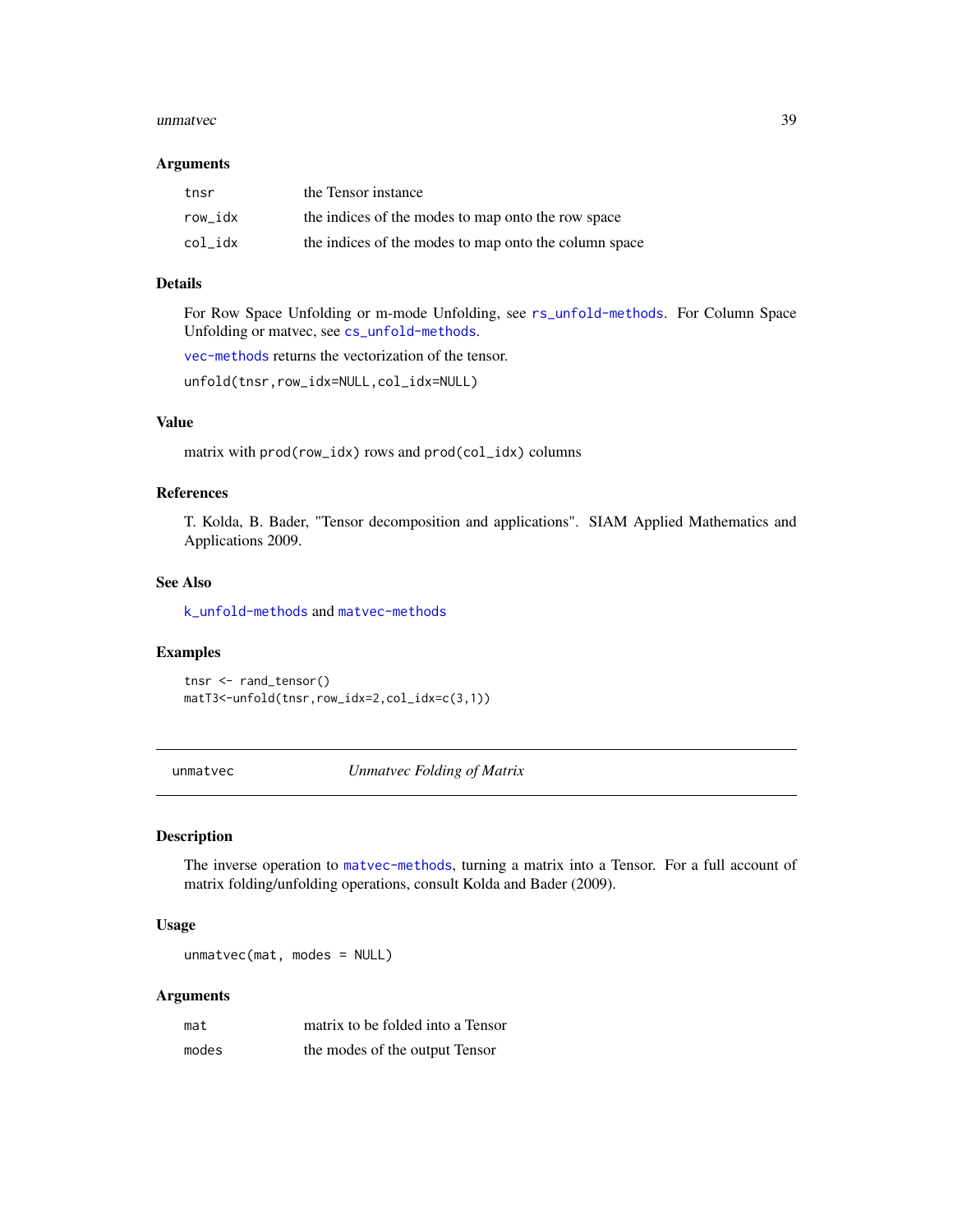#### <span id="page-39-0"></span>Value

Tensor object with modes given by modes

#### References

T. Kolda, B. Bader, "Tensor decomposition and applications". SIAM Applied Mathematics and Applications 2009.

#### See Also

[matvec-methods](#page-17-2), [fold](#page-8-1), [k\\_fold](#page-15-1)

#### Examples

```
tnsr <- new("Tensor",3L,c(3L,4L,5L),data=runif(60))
matT1<-matvec(tnsr)
identical(unmatvec(matT1,modes=c(3,4,5)),tnsr)
```
<span id="page-39-1"></span>vec-methods *Tensor Vec*

## Description

Turns the tensor into a single vector, following the convention that earlier indices vary slower than later indices.

#### Usage

vec(tnsr)

## S4 method for signature 'Tensor' vec(tnsr)

#### Arguments

tnsr the Tensor instance

#### Details

vec(tnsr)

#### Value

vector with length prod(x@modes)

#### References

T. Kolda, B. Bader, "Tensor decomposition and applications". SIAM Applied Mathematics and Applications 2009.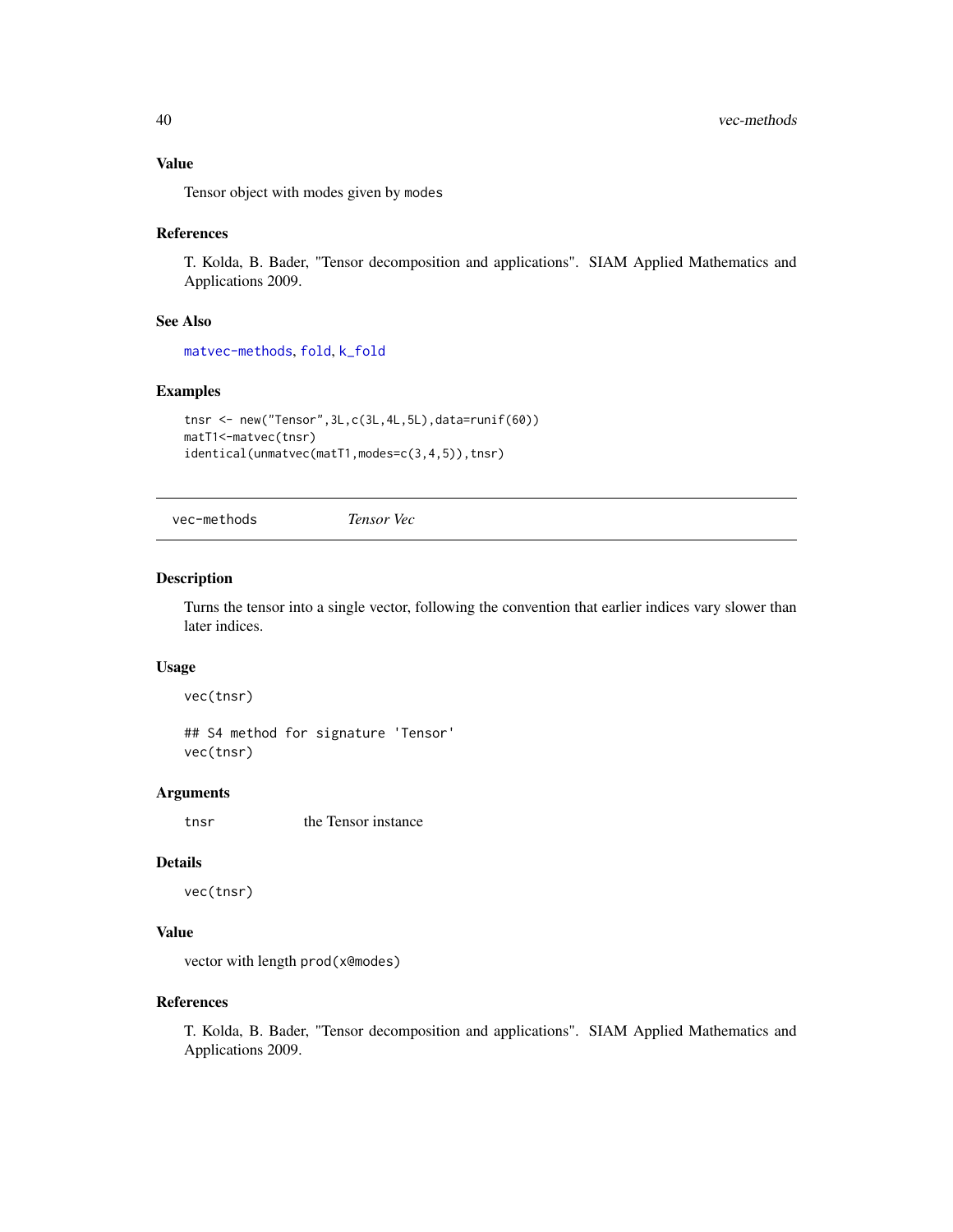#### <span id="page-40-0"></span>[-methods 41

#### Examples

```
tnsr \leq rand_tensor(c(4,5,6,7))
vec(tnsr)
```
[-methods *Extract or Replace Subtensors*

#### **Description**

Extends '[' and '[<-' from the base array class for the Tensor class. Works exactly as it would for the base 'array' class.

#### Usage

## S4 method for signature 'Tensor'  $x[i, j, ..., drop = TRUE]$ 

## S4 replacement method for signature 'Tensor'  $x[i, j, ...]$  <- value

#### Arguments

| x     | Tensor to be subset                                                                        |
|-------|--------------------------------------------------------------------------------------------|
| i, j, | indices that specify the extents of the sub-tensor                                         |
| drop  | whether or not to reduce the number of modes to exclude those that have '1' as<br>the mode |
| value | either vector, matrix, or array that will replace the subtensor                            |

#### Details

x[i,j,...,drop=TRUE]

#### Value

an object of class Tensor

```
tnsr <- rand_tensor()
tnsr[1,2,3]
tnsr[3,1,]
tnsr[,,5]
tnsr[,,5,drop=FALSE]
tnsr[1,2,3] <- 3; tnsr[1,2,3]
tnsr[3,1,] < - rep(0,5); tnsr[3,1,]tnsr[,2,] \leftarrow matrix(0, nrow=3, ncol=5); tnsr[,2,]
```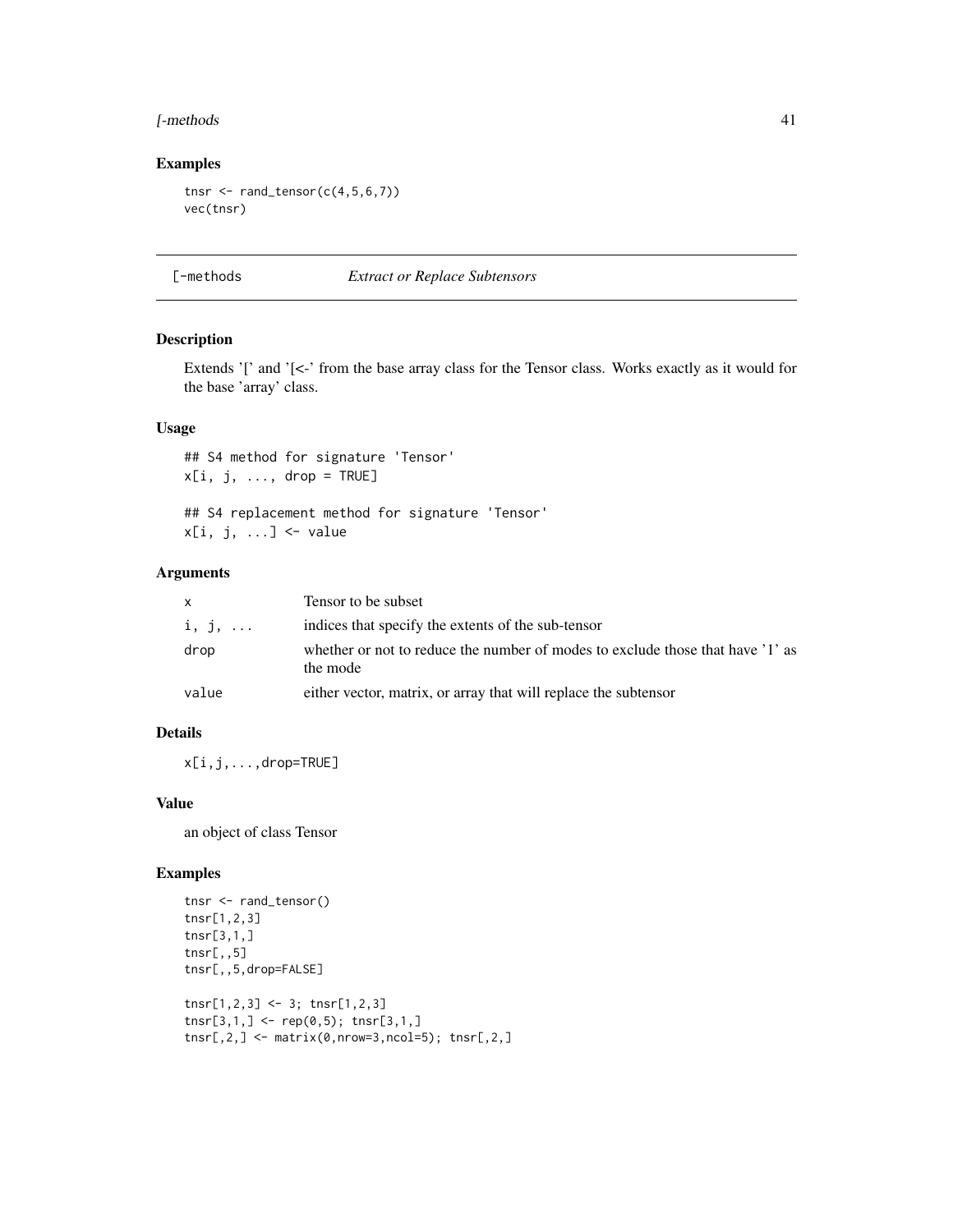# <span id="page-41-0"></span>**Index**

∗Topic datasets faces\_tnsr, [7](#page-6-0) [,Tensor-method *(*[-methods*)*, [41](#page-40-0) [-methods, [41](#page-40-0) [<-,Tensor-method *(*[-methods*)*, [41](#page-40-0)

as.tensor, [4,](#page-3-0) *[30,](#page-29-0) [31](#page-30-0)*

cp, *[3](#page-2-0)*, [4](#page-3-0) cs\_fold, [6](#page-5-0) cs\_unfold *(*cs\_unfold-methods*)*, [6](#page-5-0) cs\_unfold,Tensor-method *(*cs\_unfold-methods*)*, [6](#page-5-0) cs\_unfold-methods, [6](#page-5-0)

dim,Tensor-method *(*dim-methods*)*, [7](#page-6-0) dim-methods, [7](#page-6-0)

extract,Tensor-method *(*[-methods*)*, [41](#page-40-0)

faces\_tnsr, [7,](#page-6-0) *[23](#page-22-0)* fnorm *(*fnorm-methods*)*, [8](#page-7-0) fnorm,Tensor-method *(*fnorm-methods*)*, [8](#page-7-0) fnorm-methods, [8](#page-7-0) fold, *[3](#page-2-0)*, [9,](#page-8-0) *[16](#page-15-0)*, *[40](#page-39-0)*

hadamard\_list, *[3](#page-2-0)*, [10,](#page-9-0) *[15](#page-14-0)* head,Tensor-method *(*head-methods*)*, [10](#page-9-0) head-methods, [10](#page-9-0) hosvd, *[3](#page-2-0)*, [11,](#page-10-0) *[22](#page-21-0)*, *[34,](#page-33-0) [35](#page-34-0)*

initialize,Tensor-method *(*initialize-methods*)*, [12](#page-11-0) initialize-methods, [12](#page-11-0) innerProd *(*innerProd-methods*)*, [13](#page-12-0) innerProd,Tensor,Tensor-method *(*innerProd-methods*)*, [13](#page-12-0) innerProd-methods, [13](#page-12-0)

k\_fold, *[3](#page-2-0)*, *[9](#page-8-0)*, [16,](#page-15-0) *[26](#page-25-0)*, *[40](#page-39-0)* k\_unfold, *[3](#page-2-0)*

k\_unfold *(*k\_unfold-methods*)*, [17](#page-16-0) k\_unfold,Tensor-method *(*k\_unfold-methods*)*, [17](#page-16-0) k\_unfold-methods, [17](#page-16-0) khatri\_rao, *[3](#page-2-0)*, [13,](#page-12-0) *[14](#page-13-0)* khatri\_rao\_list, *[3](#page-2-0)*, *[10](#page-9-0)*, *[14](#page-13-0)*, [14,](#page-13-0) *[15](#page-14-0)* kronecker, *[14,](#page-13-0) [15](#page-14-0)* kronecker\_list, *[3](#page-2-0)*, *[10](#page-9-0)*, [15](#page-14-0)

matvec, *[3](#page-2-0)* matvec *(*matvec-methods*)*, [18](#page-17-0) matvec,Tensor-method *(*matvec-methods*)*, [18](#page-17-0) matvec-methods, [18](#page-17-0) modeMean, *[20](#page-19-0)* modeMean *(*modeMean-methods*)*, [19](#page-18-0) modeMean,Tensor-method *(*modeMean-methods*)*, [19](#page-18-0) modeMean-methods, [19](#page-18-0) modeSum, *[19](#page-18-0)* modeSum *(*modeSum-methods*)*, [20](#page-19-0) modeSum,Tensor-method *(*modeSum-methods*)*, [20](#page-19-0) modeSum-methods, [20](#page-19-0) mpca, *[3](#page-2-0)*, [21,](#page-20-0) *[24](#page-23-0)*, *[34,](#page-33-0) [35](#page-34-0)*

Ops,array,Tensor-method *(*Ops-methods*)*, [22](#page-21-0) Ops,numeric,Tensor-method *(*Ops-methods*)*, [22](#page-21-0) Ops,Tensor,array-method *(*Ops-methods*)*, [22](#page-21-0) Ops,Tensor,numeric-method *(*Ops-methods*)*, [22](#page-21-0) Ops,Tensor,Tensor-method *(*Ops-methods*)*, [22](#page-21-0) Ops-methods, [22](#page-21-0)

plot\_orl, *[8](#page-7-0)*, [23](#page-22-0) print, *[28](#page-27-0)*